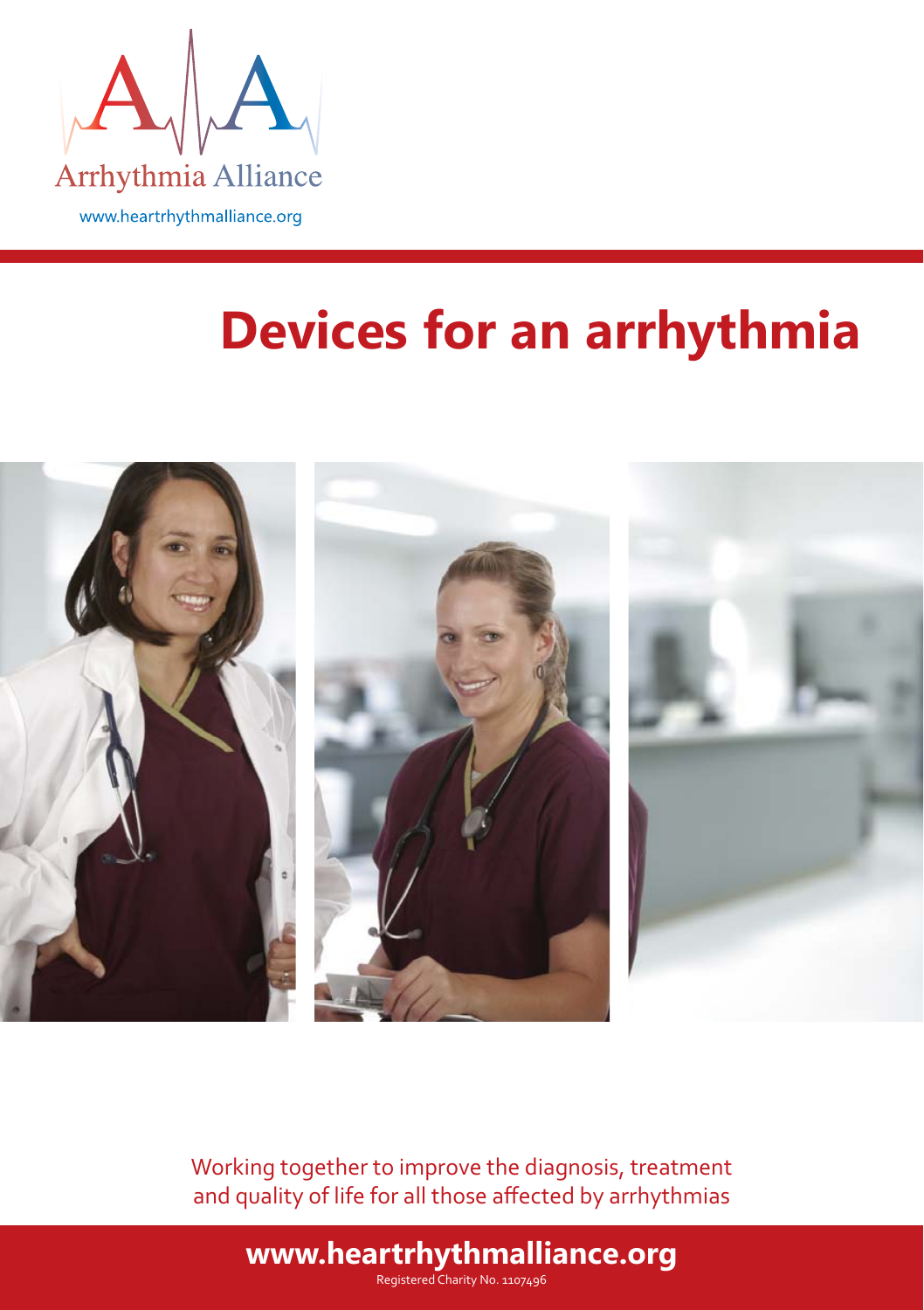# **Glossary**

**Arrhythmia** An abnormal heart rhythm

**Atria** The two upper chambers of the heart

**AV node** Part of the electrical pathway between the atria and the ventricles

**Bradycardia** A slow heart rate, normally less than 60 beats per minute

**Cardiac Arrest** When the heart completely stops beating

**Catheter** A long, thin, flexible tube or wire that is put into a blood vessel and threaded to your heart

**Cardiac Physiologist** A healthcare professional skilled in interpreting and providing information on your heart rhythm

**Cardiology Department** A hospital department where management of your heart take place

**Cardioversion** The use of a small synchronised energy shock to stop fast heart rhythms

**Defibrillation** The use of a therapeutic, high energy shock to stop dangerously fast heart rhythms

# **Useful information Important information**

This booklet is intended for use by people who wish to understand more about remote monitoring, implantable loop recorders, pacemakers, CRT/ ICD/ S-ICDs, cardiac resynchronisation therapy, miniature insertable cardiac monitors and useful information for various arrhythmia devices. The information comes from research and previous patient experiences and offers an explanation of various procedures.

## **Contents**

**The heart during normal rhythm**

**CRT/ ICD/ S-ICD**

**Cardiac resynchronisation therapy (CRT)**

**Miniature cardiac monitor (ICM) system** 

**Pacemaker information**

**Remote monitoring**

**Physical activity**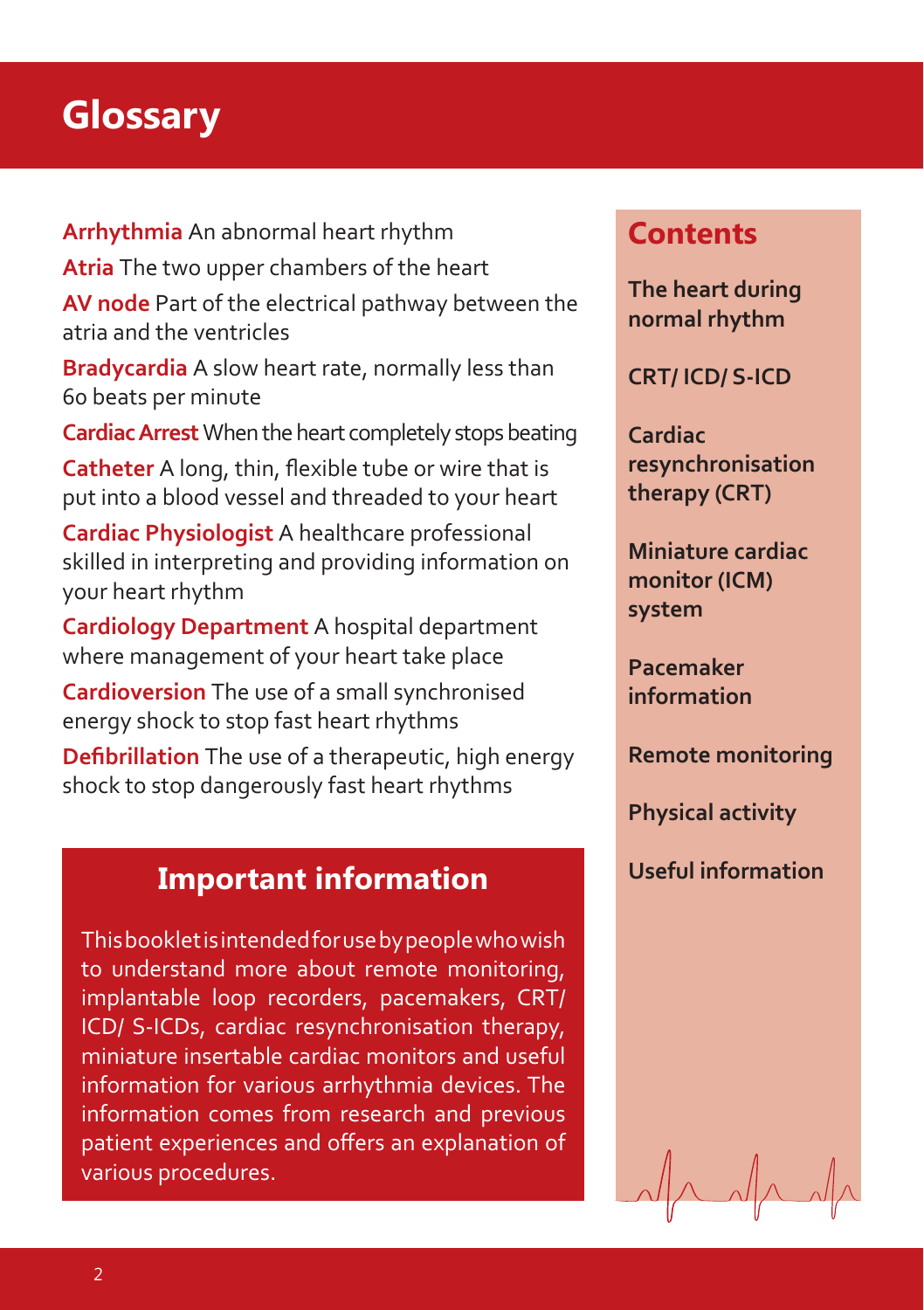**Electrocardiogram (ECG)** A non-invasive simple test that records the electrical activity within the heart

**Heart attack** Occurs when one of the coronary arteries becomes blocked by a blood clot. The blood supply to part of the heart muscle is blocked, causing part of the heart muscle to die

**Heart Block** Electrical impulses are slowed or blocked as they travel from the top to the bottom chambers of the heart

**Implantable Cardioverter Defibrillator (ICD)** A small device used to help treat arrhythmias

**Implantable Loop Recorder (ILR)** A small, thin device inserted under the skin to record your hearts activity

**Pacemaker** A small device that is placed in the chest to help control abnormal heart rhythms (arrhythmias)

**Pulse generator** The part of an ICD which contains the battery and electric circuits

**Ventricles** The two lower chambers of the heart, providing the most pumping force

**Ventricular Fibrillation (VF)** A fast, irregular, dangerous heart rhythm which causes the heart to stop pumping blood efficiently. This rhythm needs a shock to stop it and return the heart back to a normal rhythm. A cardiac arrest can soon follow if the rhythm is not treated quickly with a shock

**Ventricular Tachycardia** A fast heart rhythm which causes the heart to pump less efficiently, and can lead to dizziness, fainting and unconsciousness. If not treated with medication or an electric shock, the rhythm can lead to ventricular fibrillation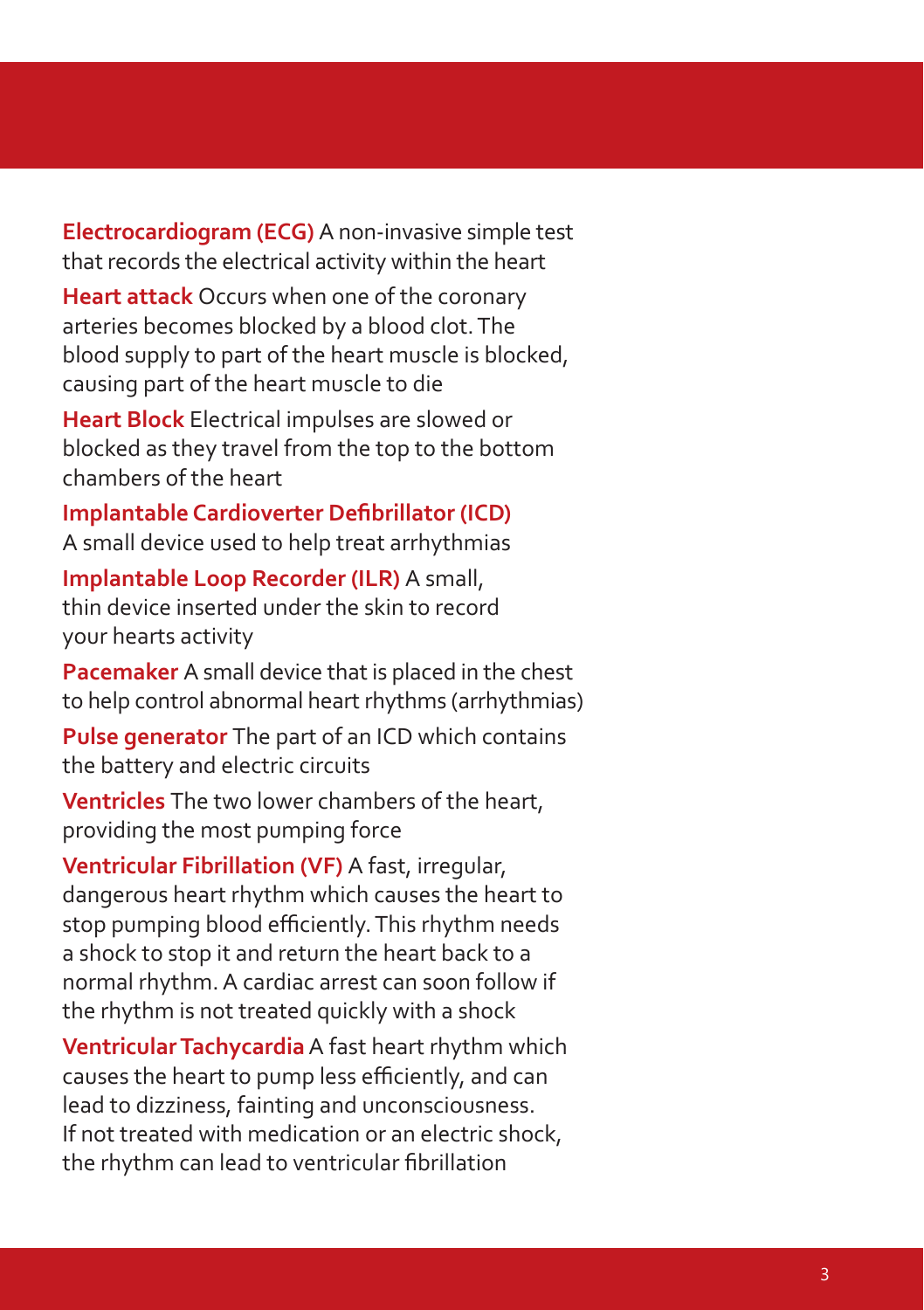# **The heart during normal rhythm**

The heart is a muscle; its function is to pump blood and oxygen around your body to all of your vital organs. A normal healthy heart usually beats in a regular fashion at around 60 to 100 beats a minute. It has four chambers, two at the top (the right and left atria) and two at the bottom (the right and left ventricles). The heart also has an electrical system, which sends impulses through the heart causing it to contract and pump blood around the body.

Each normal heartbeat begins in the natural pacemaker of the heart (the sino-atrial or SA node - SAN), which lies at the top of the right atrium. It then travels across the two top chambers and down through a small junction box (the atrio-ventricular or AV node - AVN), which lies between the upper and lower chambers. It then spreads rapidly through a special conducting system through the ventricles causing the heart to contract and pump.

Sometimes the electrical system in your heart does not work as well as it should. This can cause your heart to beat too quickly or too slowly. A defibrillator can stop fast heart rhythms that start in the ventricles. This fast heart rhythm is called ventricular tachycardia or VT. Some people can have an even faster, irregular heart rhythm called ventricular fibrillation or VF. This is life-threatening if it is not treated quickly with an electric shock delivered to the heart. If you suffer from ventricular arrhythmias, you will need to have some tests before the decision to have an ICD fitted is made, such as an electrocardiogram, an echocardiogram, blood tests, and maybe a few others. Your cardiologist will advise as to what is needed.

#### **The heart and normal conduction**



© 2012 Arrhythmia Alliance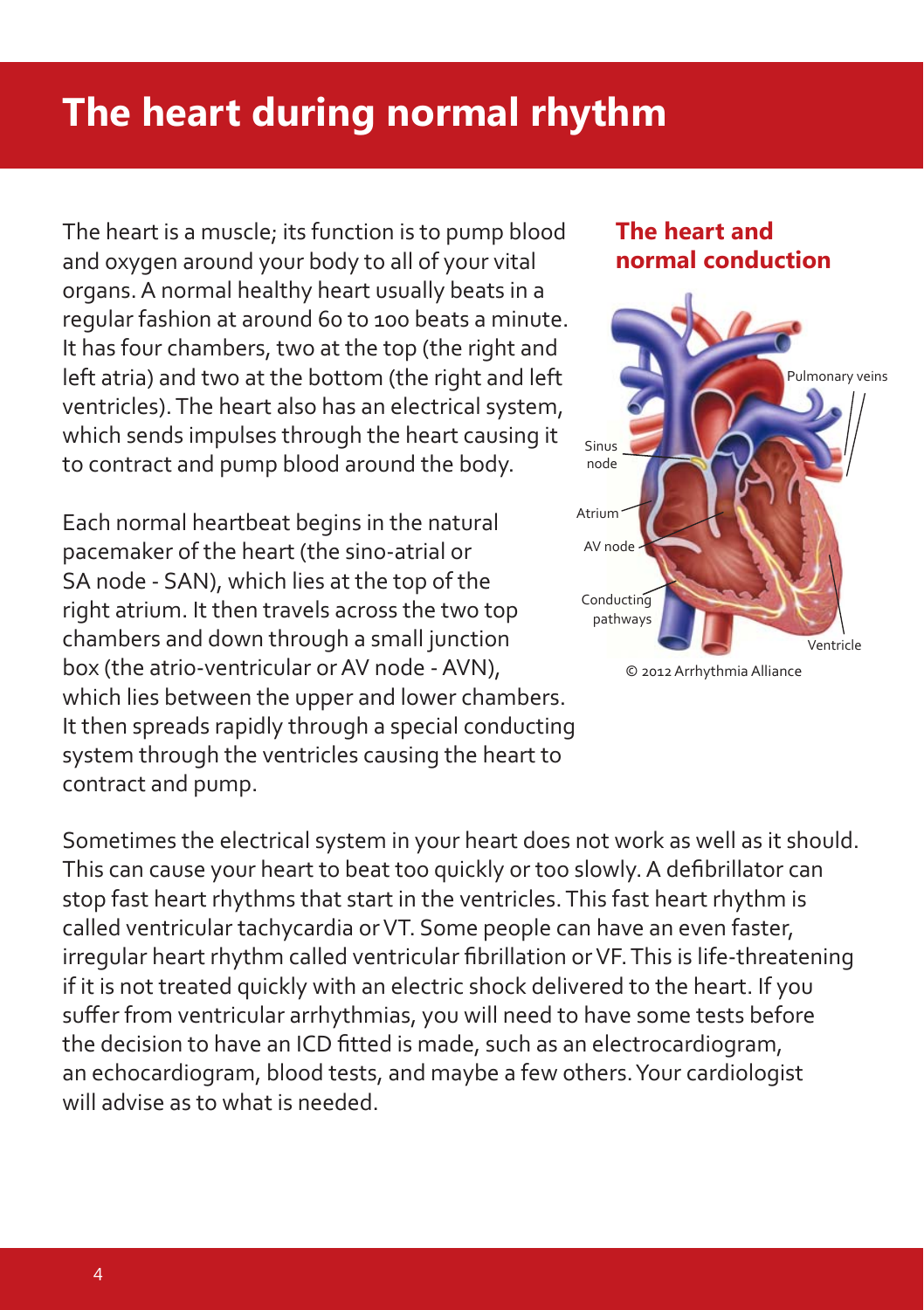# **ICDs and S-ICDs**

## **What is an ICD?**

ICD stands for implantable cardioverter defibrillator, often called an  $ICD$  or defibrillator. An  $ICD$  is a device that monitors the heart rhythm continuously. If the heart starts to beat dangerously fast, the ICD is able to detect this and treat it, potentially saving the person's life. There are two types of ICDs being implanted today; transvenous ICD systems (through the veins and into the heart) and the subcutaneous S-ICD, which does not touch the heart but sits just under the skin.



## **What is an S-ICD**

An S-ICD will recognise and monitor your heart rhythm, and will deliver electrical therapy to shock your heart back into a normal (sinus) rhythm if required. The S-ICD is a sophisticated, battery powered, electronic device that is placed just under the skin on the left side of your chest. The device is connected to one insulated wire (lead), placed just under the skin alongside the breast bone, that senses the heart's electrical signals.

## **What is the difference between an S-ICD and an ICD?**

A traditional implantable cardioverter defibrillator (ICD), otherwise known as a transvenous ICD (TV-ICD), has one or more leads that enter through your veins into the heart and across the valve, allowing the device to provide pacemaker functions as well as defibrillation. Conversely, an S-ICD leaves the heart and blood vessels untouched and intact, presenting a less invasive option for patients not in need of any cardiac (bradycardia) pacing.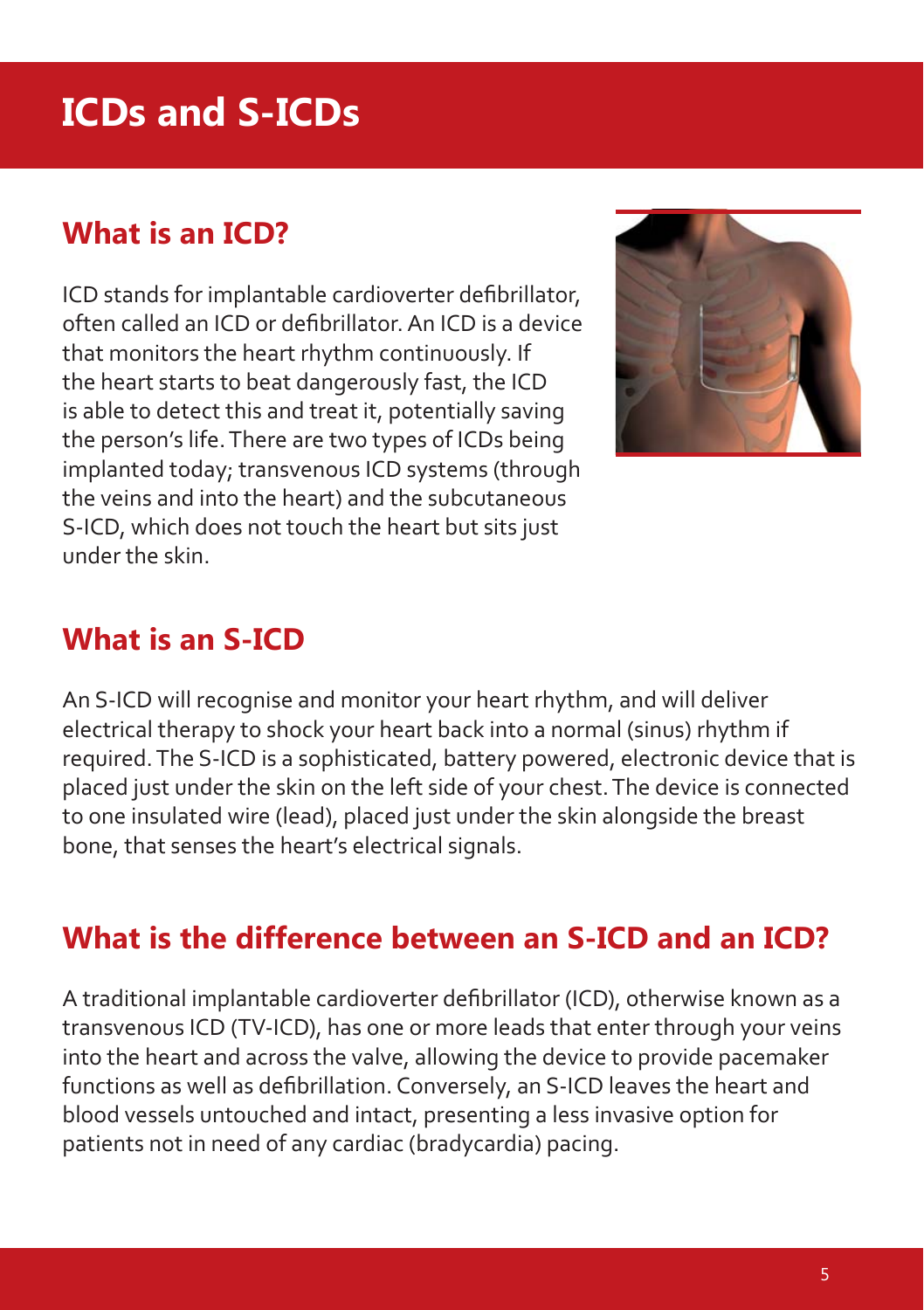### **What can the ICD do?**

If your heart rhythm is too slow, the device can give your heart extra beats by working as a pacemaker. This is called bradycardia pacing.

If your heart beats too fast, the ICD can give you a burst of extra beats at an even faster rate which could return your heart back to a normal rhythm. This is called anti-tachycardia pacing (ATP). If the anti-tachycardia pacing does not bring your heart back to a normal rhythm, or if the ICD senses a faster, more erratic rhythm called ventricular fibrillation, the ICD can give you one or more high energy shock. This is called defibrillation.

### **Why has your doctor recommended a defibrillator?**

If the doctor has suggested that you need a defibrillator you may have experienced, or be at risk of experiencing an abnormal, fast heart rhythm. Your symptoms, heart history, or future health may indicate that you are at risk of sudden cardiac arrest (SCA). SCA is a serious condition, which if not treated within minutes, can lead to death. A defibrillator is designed to administer lifesaving therapy in the event of SCA.

#### **How are the devices implanted?**

Before the TV-ICD implant procedure starts, the doctor will inject some local anaesthetic under the skin just below your collarbone (usually the left side). This will numb the area and allow the doctor to pass a small lead or electrode through a vein into your heart. You may have two or three leads inserted depending on what your doctor recommends. The leads are then connected to the pulse generator box, which is about the size of a matchbox. This will be placed under the skin.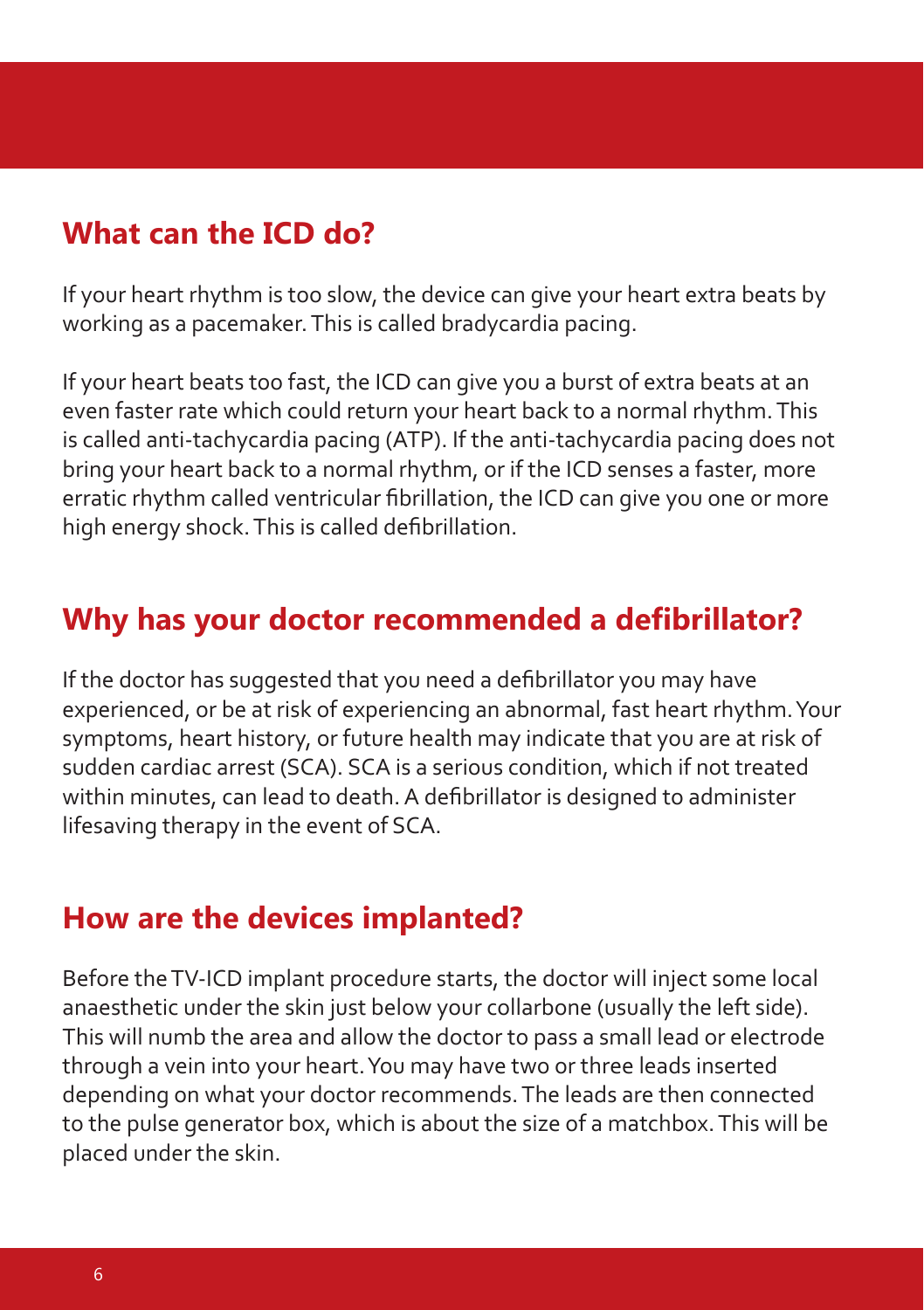Before the S-ICD procedure begins, depending on your hospital/doctor's practice, general or local anaesthesia will be administered to make you feel comfortable during the procedure. An incision is made on the left side of the chest, next to the rib cage, where the S-ICD device will be inserted. One or two small incisions are made over the breastbone to allow the lead to be placed under the skin.

The S-ICD is implanted just under the skin using a left-sided incision and one to two smaller incisions along the breastbone to place and secure the system components.

The doctor may need to test the device during the procedure. This will make your heart beat very quickly and the defibrillator will give a shock to make sure the ICD works properly. You will be given increased sedation before this happens, so you should not feel the shock. The area will then be stitched with dissolvable or non-dissolvable stitches. If your stitches need to be removed by your GP, Practice Nurse, or District Nurse, you will be informed before you leave hospital.

# **What happens after the ICD is fitted?**

After the procedure and once all the checks have been made, you will be taken back to the cardiology ward. You will be asked to lie in bed for a couple of hours then you can get up and eat and drink as normal. Since the wound can feel quite bruised and sore, especially for the first day or two, your nurse will give you regular painkillers. It is very important that you tell your nurse immediately if you have any pain at all. You will also be given some antibiotics to take before, and perhaps after, the procedure to minimise the risk of infection. The wound should be kept clean, and dry until it has fully healed, although it is fine to have a shower after the first three or four days. Ask your nurse for a protective dressing so that you can bathe without wetting the wound. Report any wound problems to your nurse.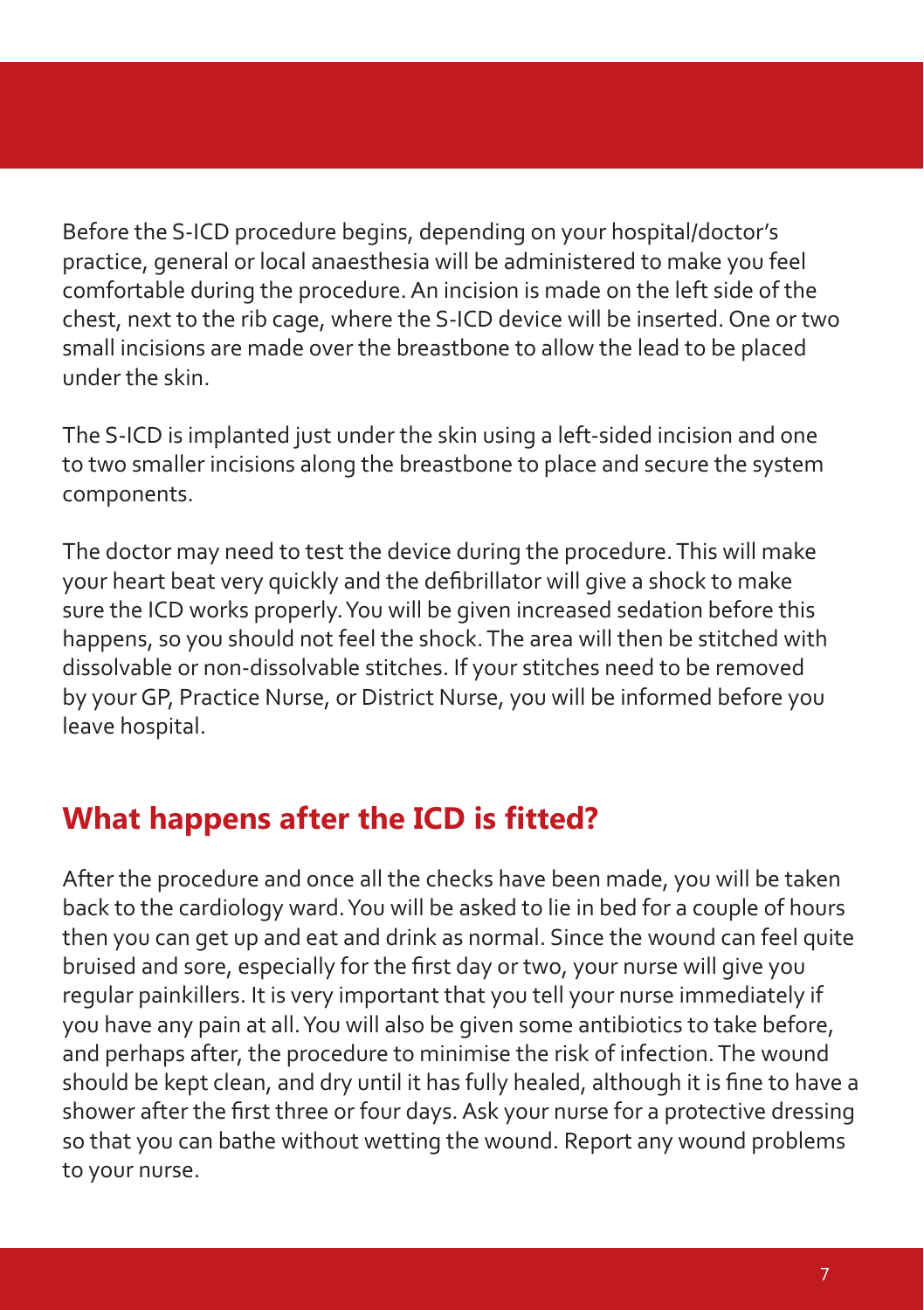If a TV-ICD system is implanted, there is a small chance that the leads can move out of position. To minimise this risk, you should not lift the arm on the same side as the defibrillator (usually the left arm) above shoulder level for at least one to two weeks after the procedure. If a S-ICD system is implanted, the arm restrictions described for the TV-ICD do not apply, however it is advised to avoid arm movements that could create pressure on the wound. Local advice may vary so check with your nurse/doctor before leaving hospital.

However, it is important to do gentle arm and shoulder exercises to keep the arm mobile. You should avoid any vigorous or violent movement of that arm until you have had your first ICD check-up. Your cardiologist will visit you on the ward at the end of the day and you will probably be allowed to go home the next day provided your ICD is checked, there are no complications, and your doctor assesses it is safe. Your ICD will be checked before you go home by a cardiac physiologist or the ICD nurse specialist. This check will involve the use of a special programmer that can look at the device settings and make sure the ICD is working properly. This check takes about 15 minutes.

After this check, most patients will also have a chest x-ray to check lead positions and make sure all is well following the implant procedure. Please ask the physiologist or ICD nurse if you have any questions or worries about the device. At this stage, you will be given an ICD identity card, emergency information, instructions and also a helpline number should you have any queries.

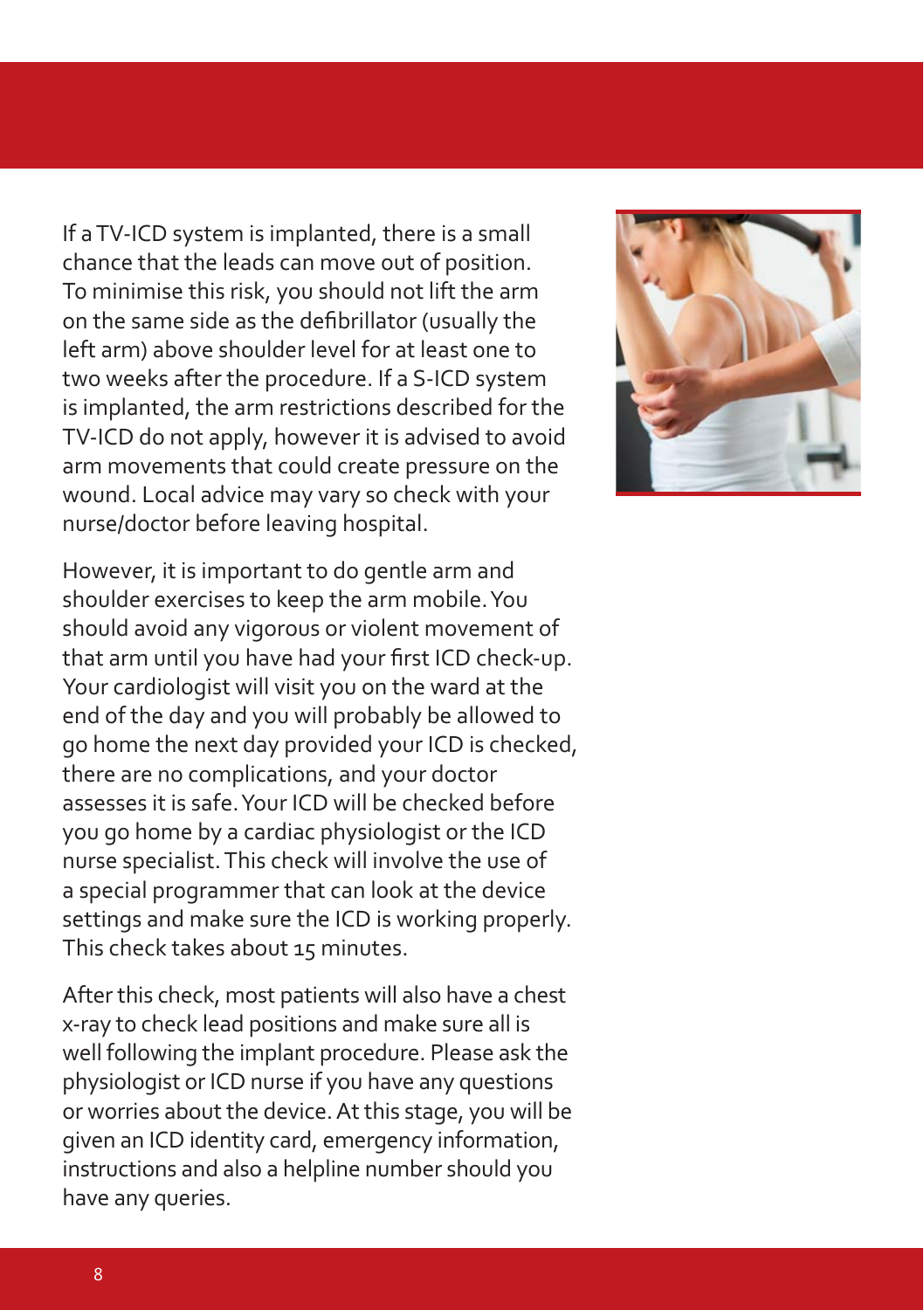## **Care at home**

#### **Arm movements:**

For a TV-ICD system, scar tissue will grow around the lead(s) in your heart after a few weeks, which will prevent them moving out of place. Try to avoid lifting the arm on the same side as the ICD above shoulder height for one to two weeks at least. For an S-ICD system, try to avoid arm movements that could create pressure on the wound.

#### **Wound site:**

Your wound site should take about six weeks to heal fully. Try to avoid wearing tight clothing over the wound until it has healed completely to avoid excess rubbing over the area. If you notice any redness, soreness or swelling of the area, or any signs of bleeding or oozing from the wound, report this immediately to your ICD clinic as these may be signs of wound infection. You will probably be able to feel the defibrillator box under your skin as well as other lumps close by. These are the leads that are attached to the box, curled up beside the box under the skin. It is extremely important that you don't try to move the box or leads, but please let someone know if they continue to bother you.

## **How long will my ICD battery last?**

Like anything that is battery operated, the life of an ICD will depend on how much the battery is used; the battery is used every time the device delivers therapy as well as during simply monitoring the heart rhythm. ICDs are powered by special, long-lasting batteries. They do not suddenly wear out, but instead give you around six months' notice that they are reaching the end of their battery life and will need replacing. ICD batteries may last as little as 4 years, but with new technology, they can last 10 years or more.

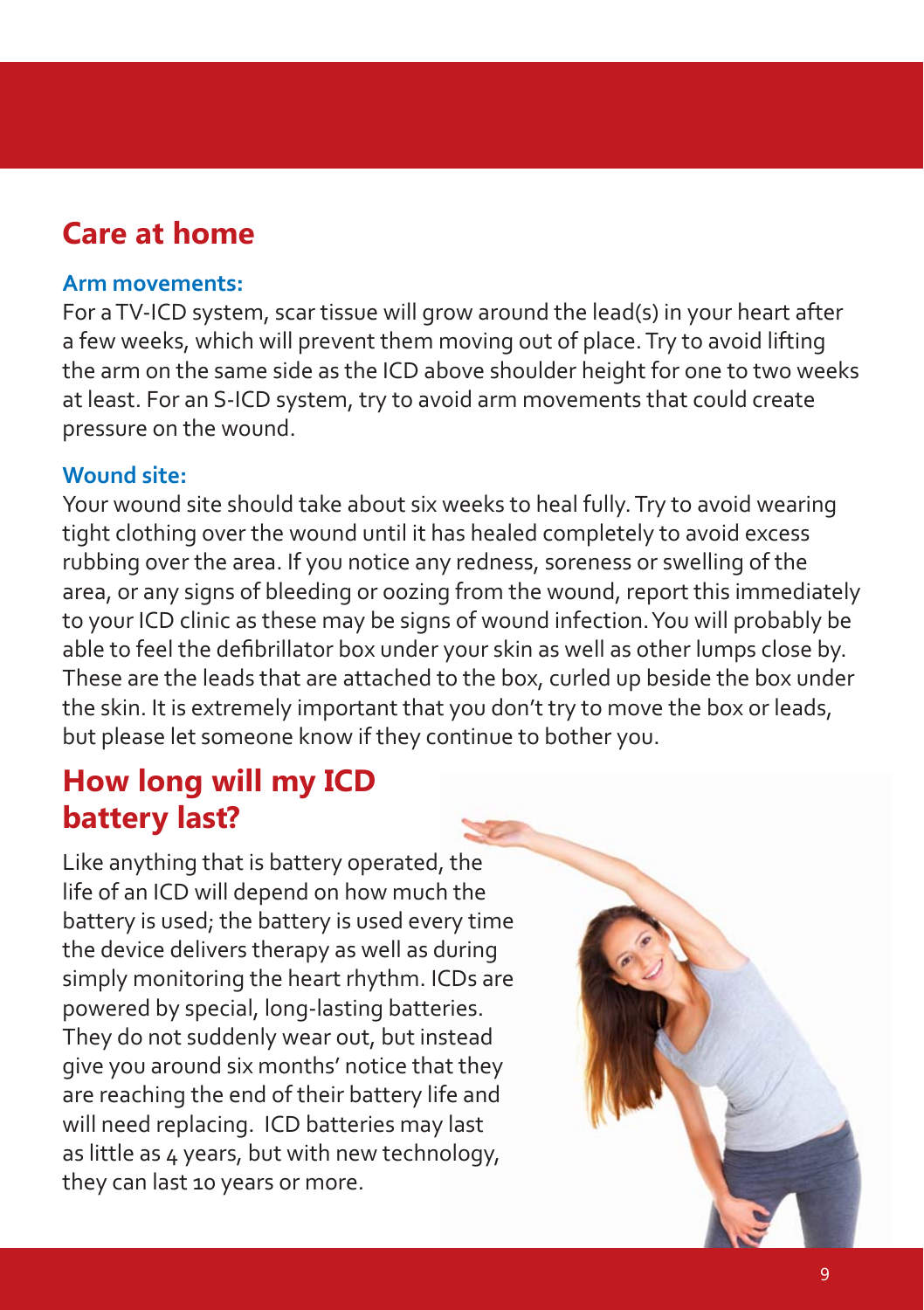## **How reliable will my ICD and lead be?**

ICDs are extremely reliable. They have been rigorously tested in order to meet the stringent criteria set by regulatory authorities around the world. If you are interested in finding out more, ask your doctor about various manufacturer's Product Performance Reports (PPR) for your ICD and lead. All manufacturers are required to publicly report any unexpected issues with the devices and other related information. Recently, there has been an increased focus on reliability of the leads, so make sure to also ask for more information and research the reliability of the leads that will be implanted in you.

# **Will my ICD ever need replacing?**

The ICD battery will need replacing every 4-10+ years, depending on the life span of the particular device used. Changing the ICD battery requires a small operation that does not take as long as the initial ICD implantation because the leads normally do not need to be replaced unless they are damaged. The longer the battery lasts, the fewer operations you will need.

# **Driving and ICDs**

The Driving and Vehicle Licensing Agency (DVLA) has strict guidelines in relation to patients who require an ICD and whether or not they are safe to drive. There will be some restrictions but these will vary depending on why you have had your ICD fitted. It is very important that you discuss this with your nurse, physiologist or doctor at your ICD centre who will explain this in more detail. You can access the guidelines on the DVLA website. You will also need to tell your motor insurance company to let them know that you have had an ICD fitted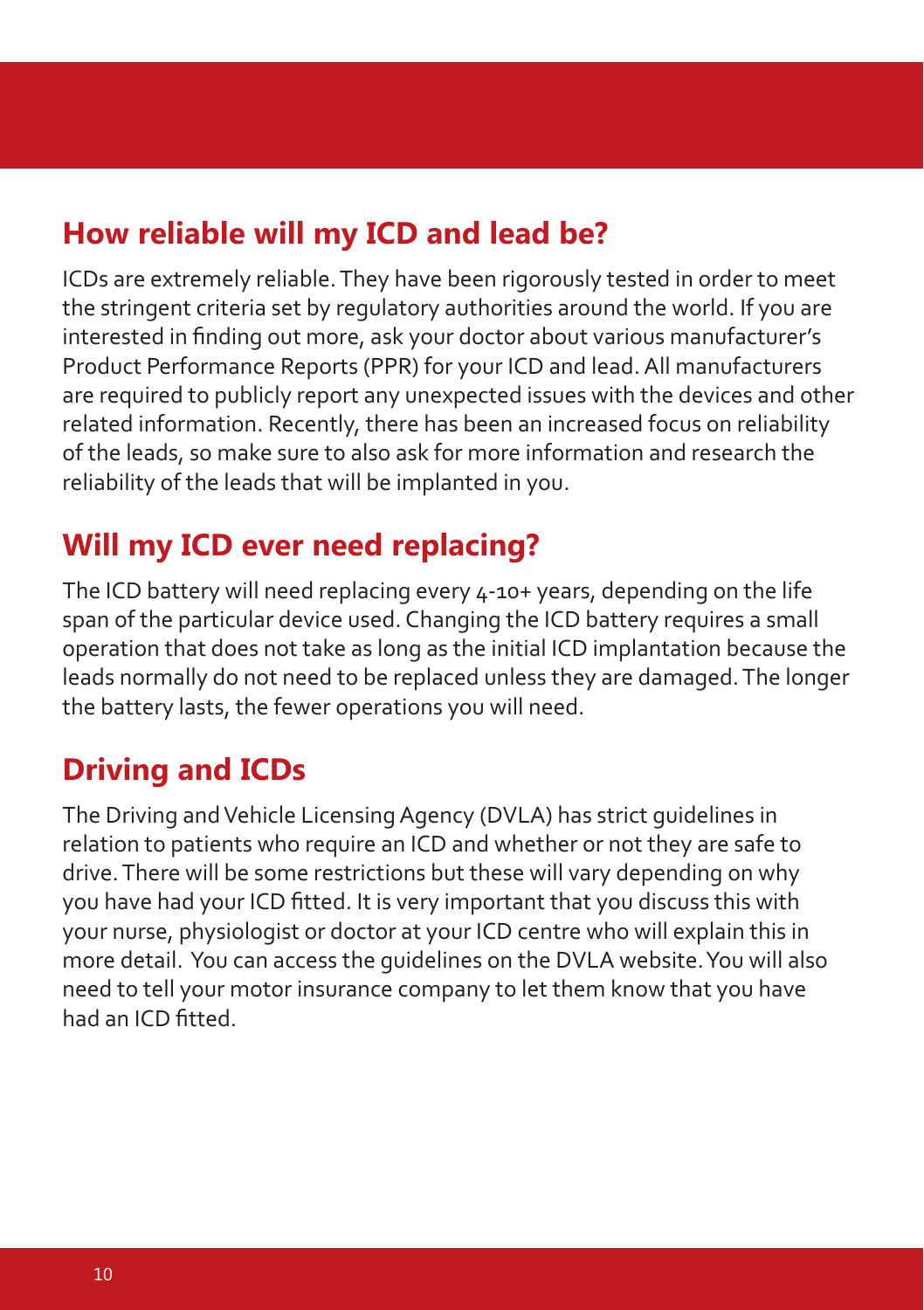Cardiac resynchronisation therapy (CRT) devices are used to help treat heart failure, and can be either a permanent pacemaker, or an ICD. They work by making the lower heart chambers (ventricles) pump at the same time (synchronously) and improve the overall function of the heart so that you potentially feel less breathless and have more energy. There are two types of CRT device, CRT pacemakers, and CRT ICDs.

# **CRT Pacemakers**

These devices work in the same way as traditional pacemakers. They help the heart to beat in a regular rhythm and are especially useful when the heart's natural pacemaker stops working properly. An implanted pacemaker sends out electrical signals which make the heart beat in a normal way. A traditional pacemaker has either one or two leads which are put into the right side of your heart. One lead will be put into the lower right chamber (right ventricle) and a second lead may be put in the right upper chamber (right atrium). However, if you have heart failure you may need a more advanced type of pacemaker. The main difference with a CRT pacemaker, is that an additional lead is placed on the left side of the heart and electrical signals can make the left ventricle beat at the same time as the right. This can restore the heart's coordination and make the heart pump more efficiently. In two out of three people implanted with a CRT pacemaker, symptoms of breathlessness improve and they have more energy and generally feel healthier.

# **CRT ICDs**

People who have had a fast-abnormal heart rhythm, or who are at risk of developing one in the future, and who also need a CRT-pacemaker, may be suitable for a combined device. This is called a CRT-defibrillator, or CRT ICD, and works in much the same way as the standard ICD. It also has the advantage of improving symptoms of heart failure, in the same way as the CRT-pacemaker. Your cardiologist will advise you as to what is best for you.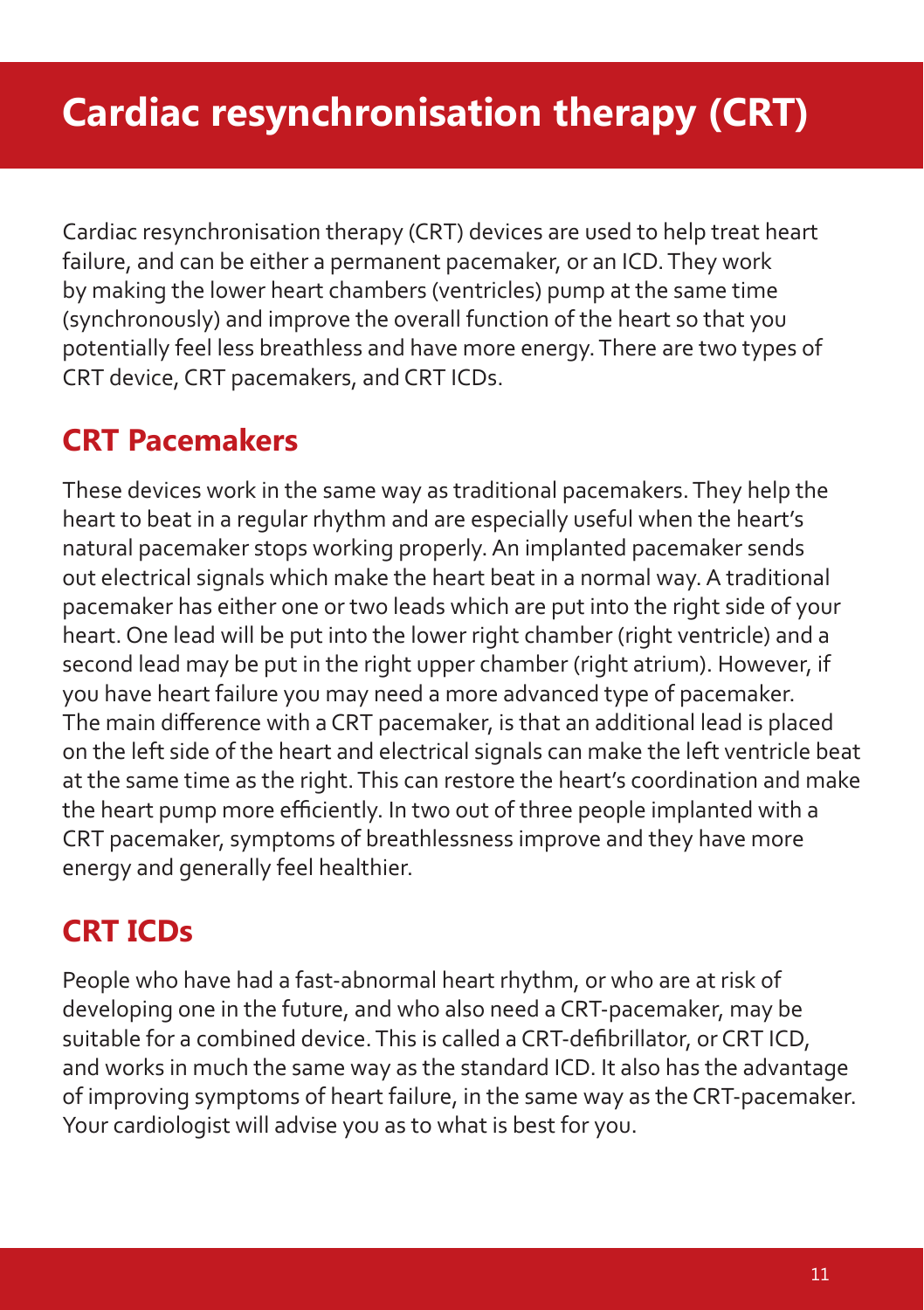## **Who might need a CRT device?**

These devices do not work for all types of heart failure and you will need to have a heart scan (echocardiogram) to check the pumping function of your heart and an ECG (electrocardiogram) to check the electrical function. It is also important to note that any device fitted is not a replacement for your heart failure medication.



# **Why might I need a CRT pacemaker?**

If you have a problem with the electrical pathways in the heart, which means your heart beat is too slow, and the left side of your heart is beating out of time with the right. If your overall heart function is markedly less than normal and you suffer with symptoms of heart failure despite medication and lifestyle changes.

# **Why might I need a CRT ICD?**

If you have heart failure, if you have previously had ventricular tachycardia or ventricular fibrillation or if you are felt to be at risk of these due to your type of heart failure, or an inherited heart condition, or if you have had a heart attack as this can cause damage to the pumping action of the left ventricle as well as causing problems with the electrical pathways in the heart.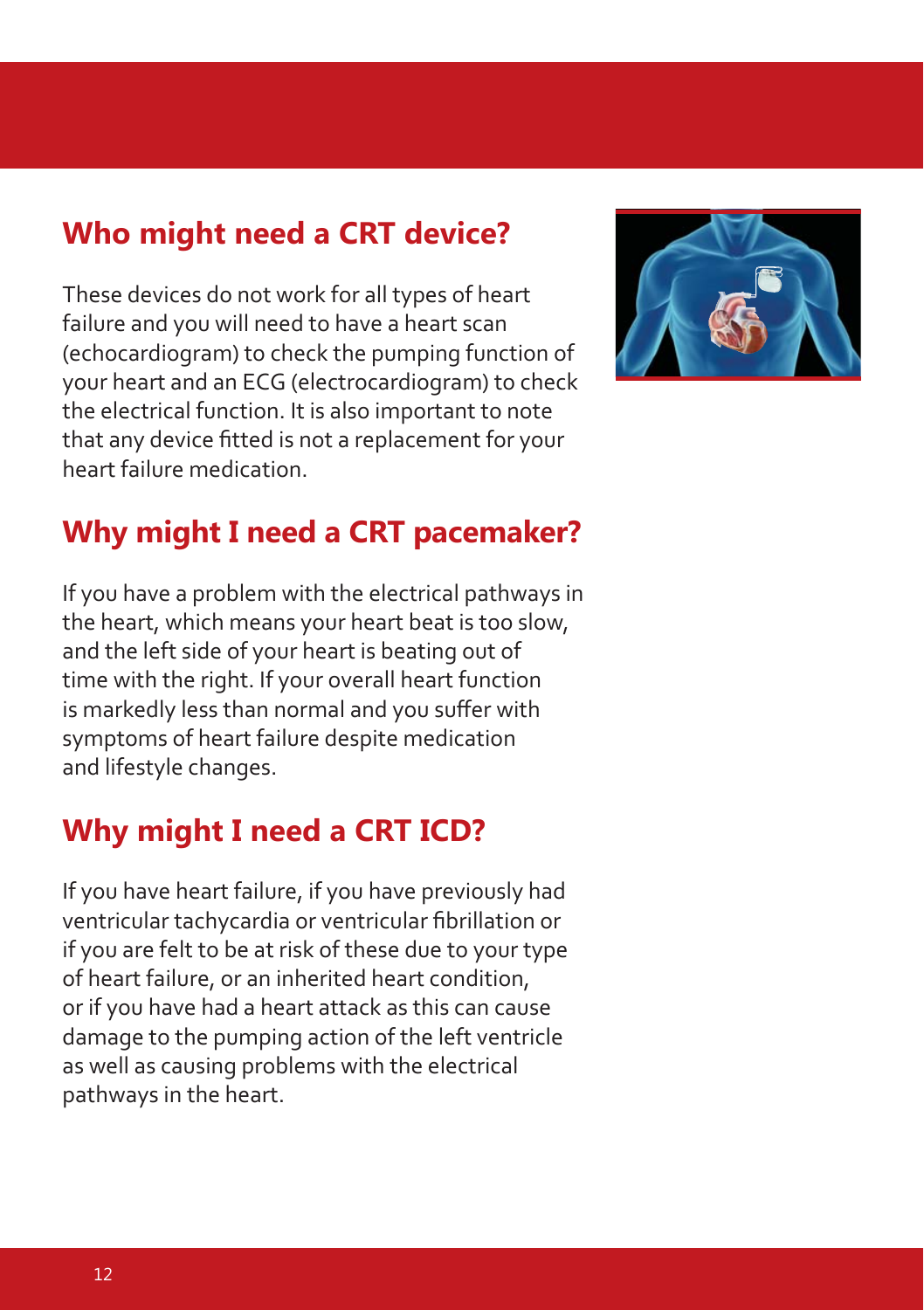# **Miniature Insertable Cardiac Monitor (ICM) system**

If a doctor is unable to diagnose the cause of your symptoms with simple recording methods such as an ECG or a 24-hour monitor, they may consider an implantable cardiac monitor (ICM). Traditionally, doctors would have implanted an insertable loop recorder (ILR) under the skin on the left side of a patient's chest in order to capture a recording of the heart rate and rhythm at the time of an episode. The device records on a continuous loop for up to three years and can be used to document any episodes, which would then be assessed by a heart rhythm specialist.

The ICM is a diagnostic tool that will monitor the heart's electrical activity and help a heart rhythm specialist identify the cause of your symptoms. This newer device offers the same benefits as a traditional implantable loop recorder (ILR) but is a tenth of the size. Virtually invisible to the naked eye, it is more comfortable and much less noticeable under the skin.

# How is the **ICM** fitted?

As this miniature monitor is so much smaller and easier to implant, it is intended that the procedure could be performed in a treatment room as an outpatient, rather than a theatre setting. Implantation of the device requires an incision of less than 1cm which can then be closed very simply with medical adhesive, steri strips or one suture. The procedure will only take about ten minutes and is done under local anaesthetic (risks associated with this include bleeding, bruising, and infection). Hopefully this will reduce the waiting lists for this diagnostic device to be fitted and in some cases the procedure could be undertaken when you first attend the clinic, saving delay in reaching a diagnosis and the inconvenience of repeat visits.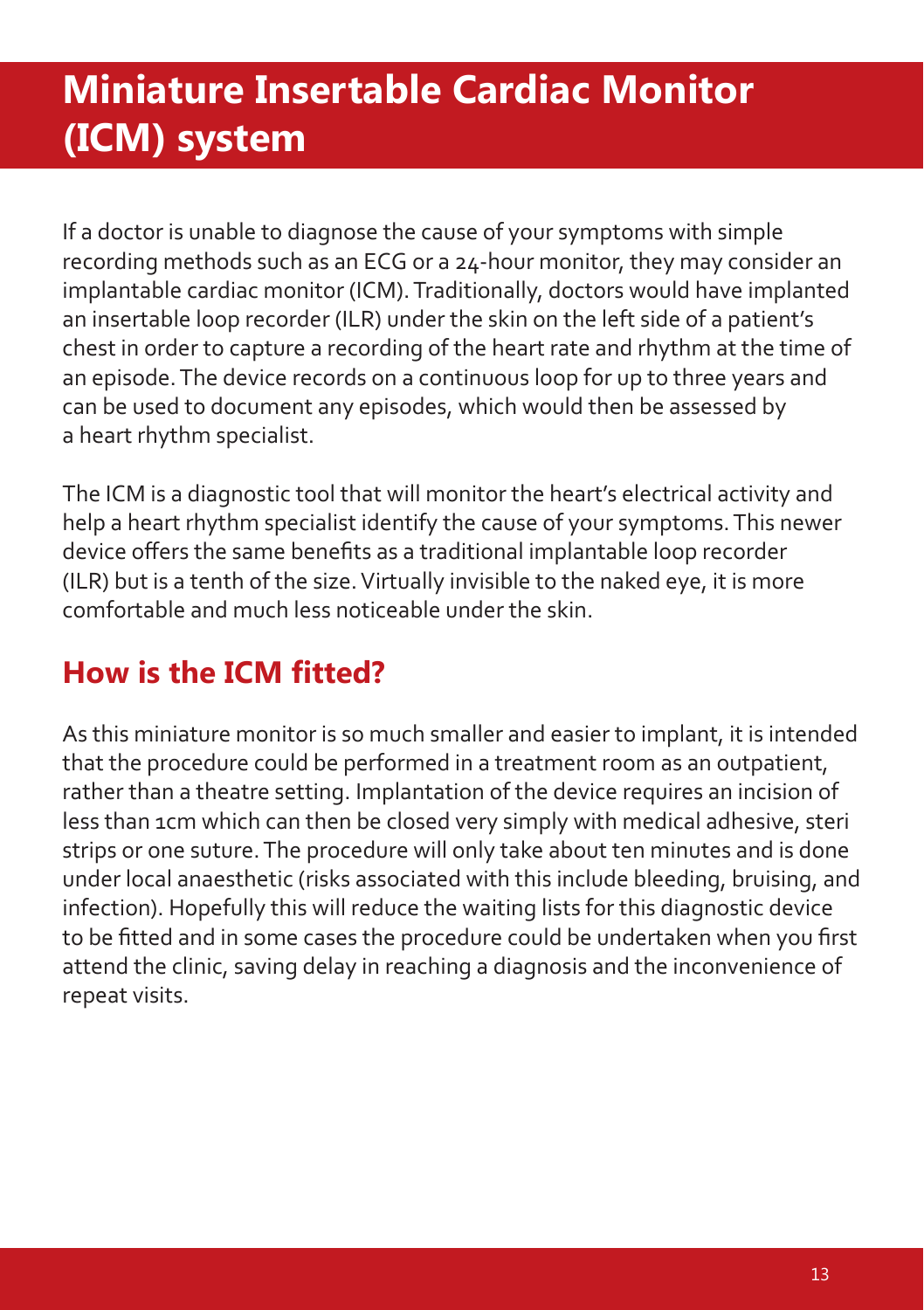## **How is an episode captured?**

Although the device is supplied with a separate 'activator' similar to the older, larger device to record an episode, this is not essential as the ICM is remotely monitored, wirelessly, through a receiver in your house. Some devices can be monitored via a smartphone. Any unusual heart activity will be transmitted via a 4G signal to a secure system which will alert the heart rhythm specialist. You would then be contacted if necessary. Inevitably this will provide more peace of mind for a patient.

### **Removal of an ICM**

Once a heart rhythm disturbance has been captured and the cause determined through this monitor, the device can be removed with another quick, simple procedure. Further investigations and treatments can then be undertaken.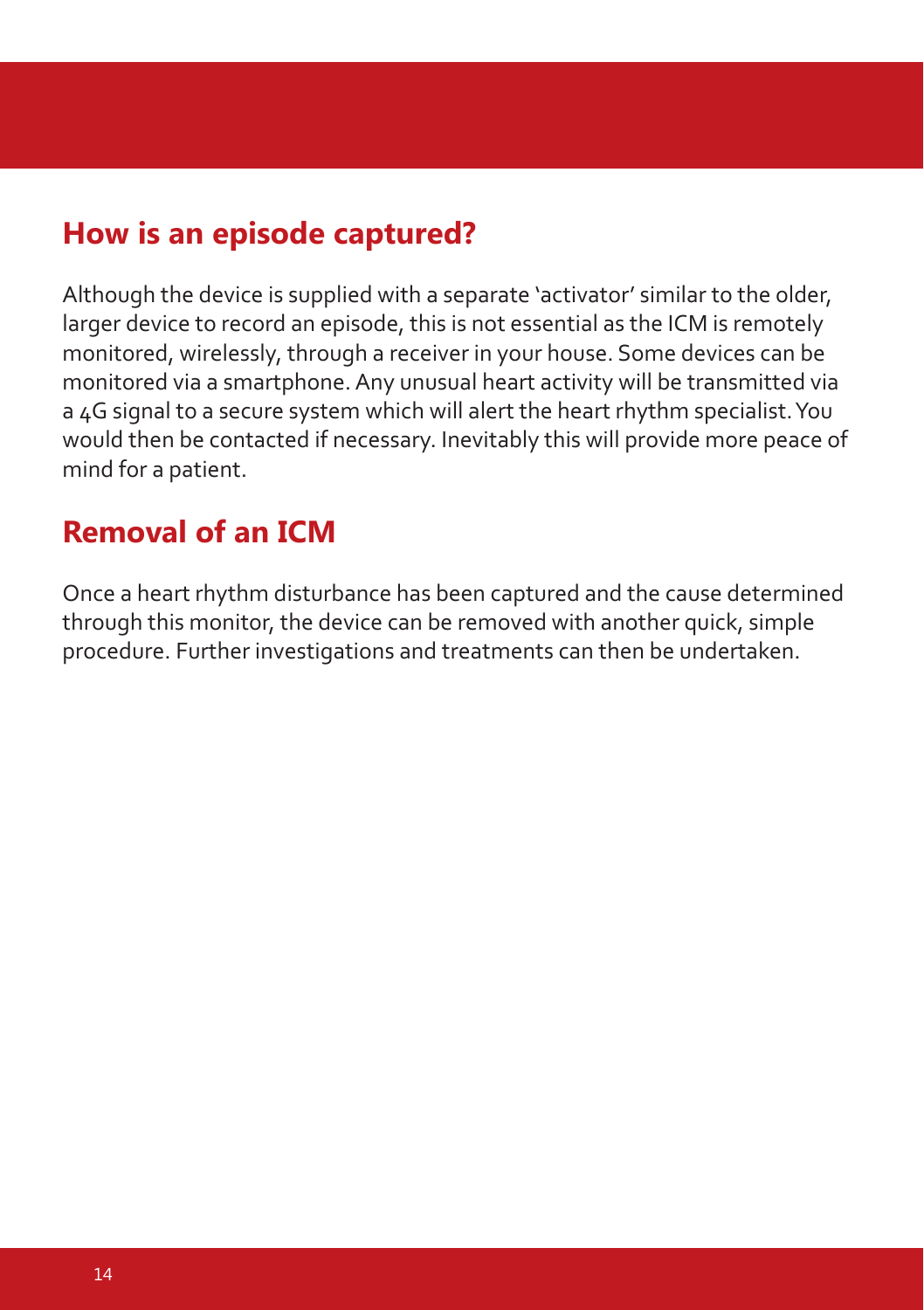# **Pacemaker Information**

If your doctor has suggested that you have a pacemaker fitted, it is because you have an abnormality in the electrical conduction system of your heart.

A pacemaker is a small device that is placed in the chest to help control abnormal heart rhythms (arrhythmias). It uses a battery and electronic circuits connected to the heart by one or more wires (leads) to prompt the heart to beat at a normal rate. These leads are passed along a blood vessel to your heart and the pacemaker box is usually implanted under the skin in your upper chest.



The pacemaker can monitor your heart and produce electrical impulses to treat abnormal heart rhythms. Pacemakers are largely used to treat slow heart rhythms (bradycardia), but are also used to treat some fast heart rhythms that come from the top chambers of the heart (the atria).

One type of pacemaker, the biventricular pacemaker or cardiac resynchronisation therapy pacemaker, is increasingly being used to treat patients with heart failure; this is not suitable for all, but can be discussed with your doctor.

Pacemakers may be single (one lead), dual (two leads) or triple (three leads) chambered and you will be fitted with the device appropriate for your particular condition. Recently leadless pacemakers have become available for use in specific patients. These are very small devices that are implanted directly into the heart and there are no leads required. Your doctor will know whether this is something that would be suitable for you. There are approximately 70,500 pacemakers implanted in the UK every year.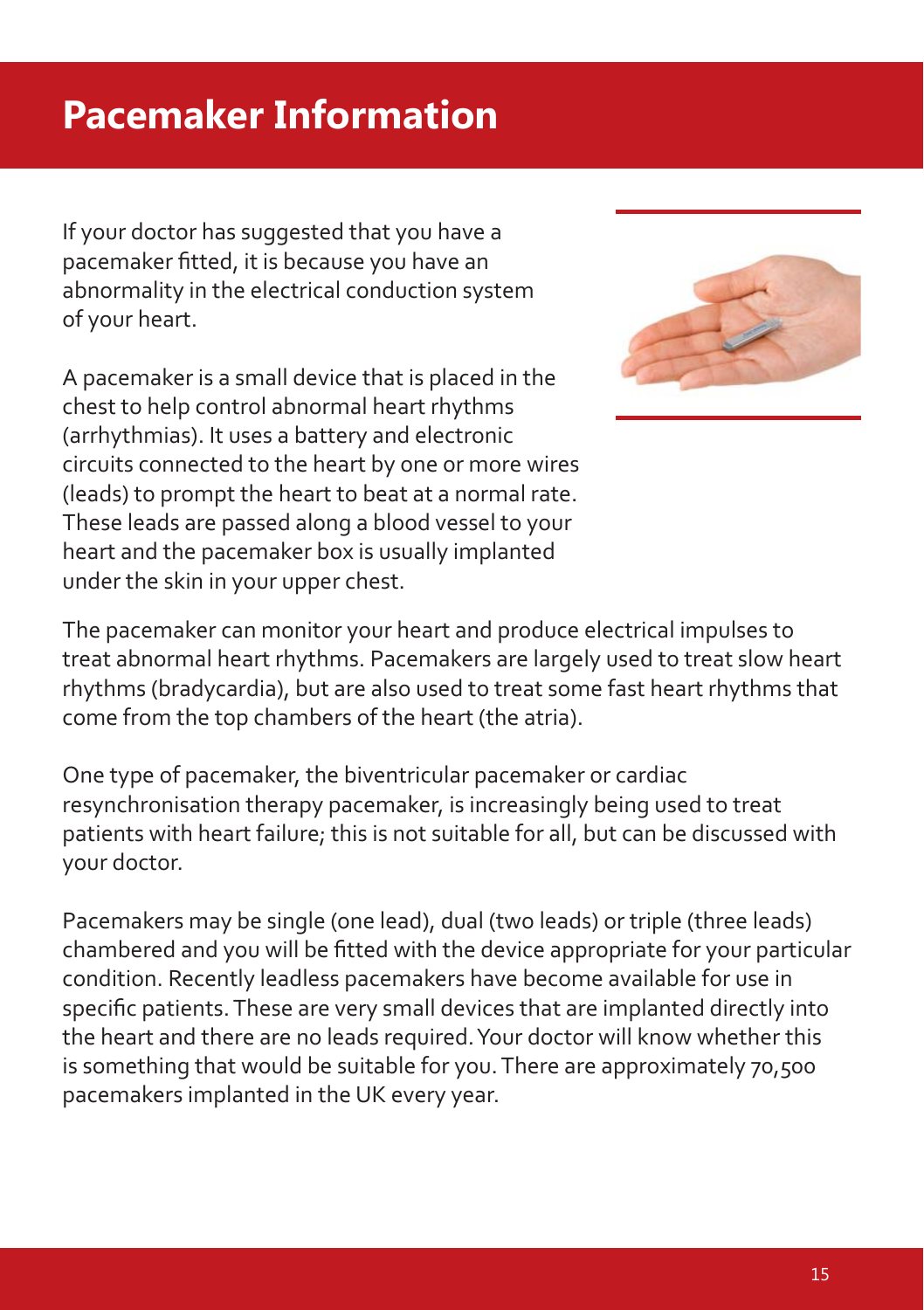## **New leadless pacemaker**

A new-style pacemaker is now available, designed to be placed directly in the heart without the visible surgical pocket, scar or insulated leads required for conventional pacemakers. The device offers a less invasive approach for patients compared to traditional pacemaker procedures and is fully retrievable. Total implant procedure time is around half an hour. Even with miniaturisation, the device battery is expected to have an average lifespan of more than nine years at 100% pacing, or more than thirteen years at 50% pacing. Most patients still require the traditional pacemaker with leads, but discuss this option with your doctor to learn more.



An example of a leadless pacemaker

### **How is a pacemaker implanted?**

On the day of your procedure, you will be taken to the cardiac pacing theatre or catheter lab. The procedure is not usually performed under a general anaesthetic, but you may be given sedation, which will make you relaxed and sleepy.

Before the procedure starts, the doctor will clean the skin with some antiseptic solution and inject some local anaesthetic under the skin just below your collarbone (usually on the left side as most people are right handed, however if you are left handed your doctor may be able to implant the device on the right side).

This will numb the area and allow the doctor to pass a small lead or electrode through a vein into your heart. You may have one, two or three leads inserted depending on what type of pacemaker you need. The lead(s) are then connected to the pacemaker box. This will usually be placed under the skin on your chest wall. The area will then be closed with dissolvable or non-dissolvable stitches. If your stitches need to be removed by your GP, practice nurse or district nurse you will be informed before you leave hospital. The whole procedure should take approximately 60 to 90 minutes.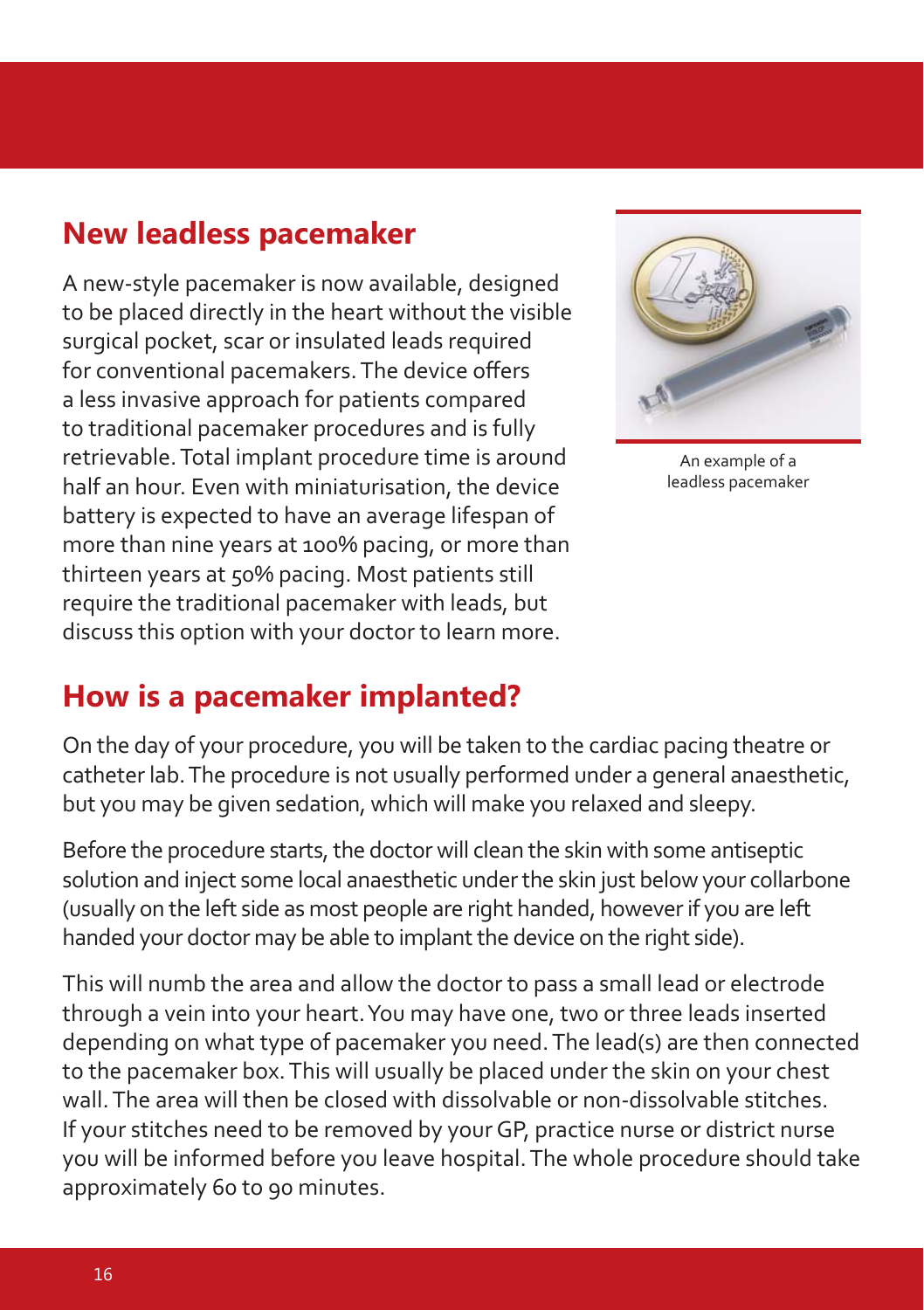# **Are there any risks of having a pacemaker implanted?**

There are some small risks associated with having a pacemaker fitted. Your doctor/specialist nurse will discuss these with you in more detail before you sign your consent form. The most common risks are:

- Infection, bleeding and bruising to the pacemaker site.
- Lead displacement the pacemaker lead can move and would then need to be repositioned.
- Perforation of the lung during the procedure (a pneumothorax) – this is often detected on the chest x-ray that is performed following the pacemaker implant and can sometimes rectify itself without treatment. Very occasionally a small drain may need to be inserted through your side into your lung (in the space between your ribs) to allow the punctured lung to re-inflate.

 This is a simple procedure and the drain will be removed prior to your discharge home.

### **What happens after the pacemaker is fitted?**

After the procedure, you will be taken back to the ward. You will be asked to lie in bed for a couple of hours before you can get up, eat and drink. Your heart rhythm may be monitored for a while to make sure that the pacemaker is doing its job, so you may be attached to an ECG monitor. As the wound can feel quite bruised and sore, especially for the first day or two, it is recommended that you take regular painkillers. It is important that you tell your nurse immediately if you have any pain or discomfort. You may also be given some antibiotics to take before and after the procedure to minimise the risk of infection.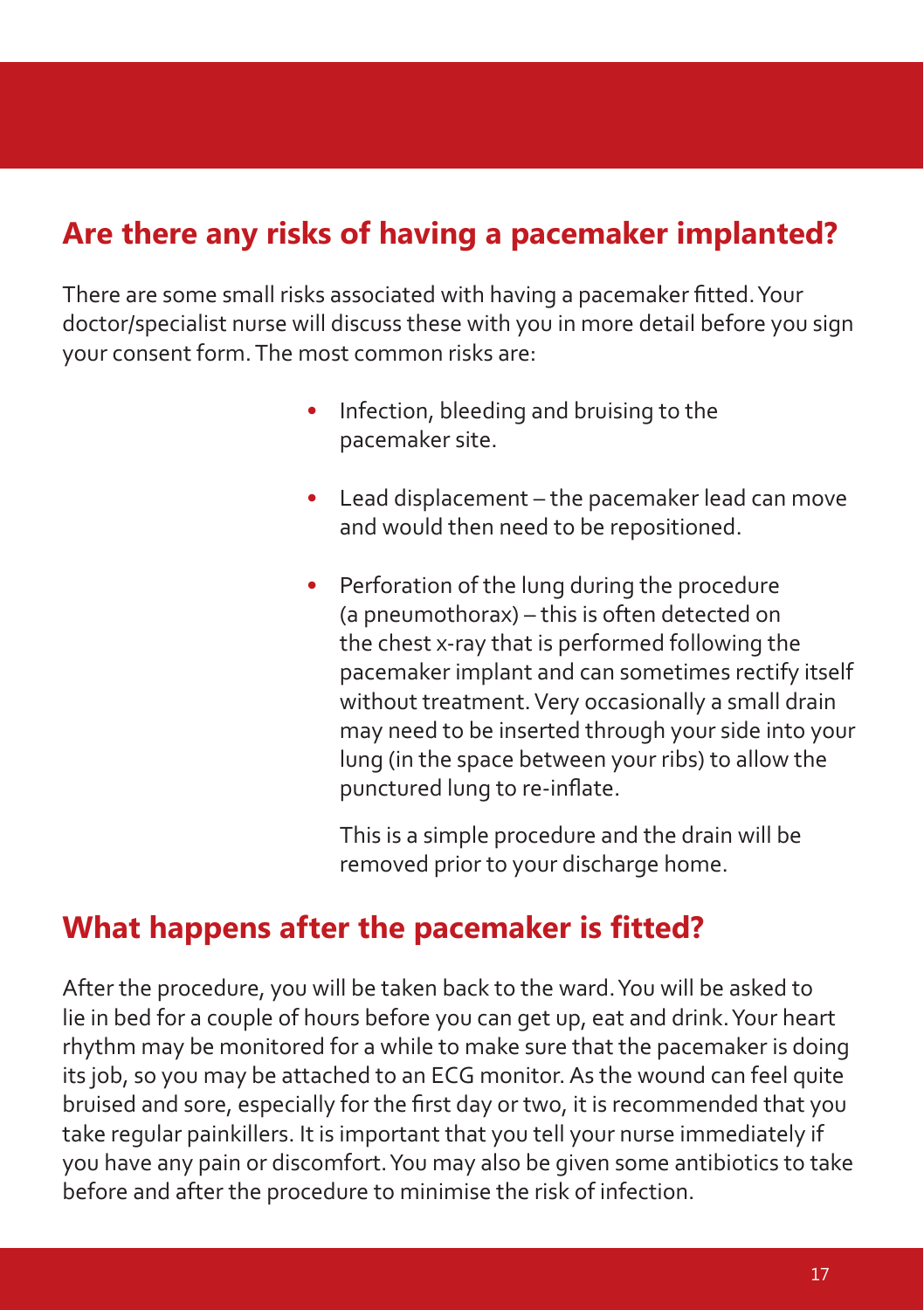The wound should be kept clean and dry until it has fully healed, although it is fine to have a bath or shower after the first three or four days. Ask your nurse for a protective dressing so that you can bathe without getting the wound wet. Report any wound problems to your nurse.

You will probably be allowed to go home the same or the next day provided your pacemaker is checked, there are no complications and your doctor assesses it is safe. Your pacemaker will be checked before you go home by a cardiac physiologist or the specialist nurse. This check may involve the use of a special programmer that can look at the device settings and make sure the pacemaker is working properly, or a simple magnet check and an ECG will be sufficient. This check takes about 15 minutes and can either be done on the ward or in the pacemaker clinic. You will also have a chest x-ray to check lead positions and make sure all is well following the implant procedure. Please ask the physiologist or specialist nurse if you have any questions or worries about the device.

You will be given a pacemaker identity card which has details of the make and model of your pacemaker. You should always carry this card with you. If you require any further medical treatment in the future it is important that you show this card to the health care professionals treating you.

# **Pacemaker clinic visits**

Your pacemaker should be checked regularly and you will be invited to attend your pacemaker clinic as required. You will be seen at least once a year and may be asked to attend more often if necessary. You may also see the consultant cardiologist or their registrar at your clinic visit.

During each clinic visit, the physiologist or specialist nurse will examine your pacemaker using a special programmer. This machine will allow them to examine the settings and the battery life of your device. Special measurements are also done to assess the state of the leads that connect the pacemaker to your heart. If your condition has altered, changes may be made to the pacemaker settings using the special programmer. Your wound will also be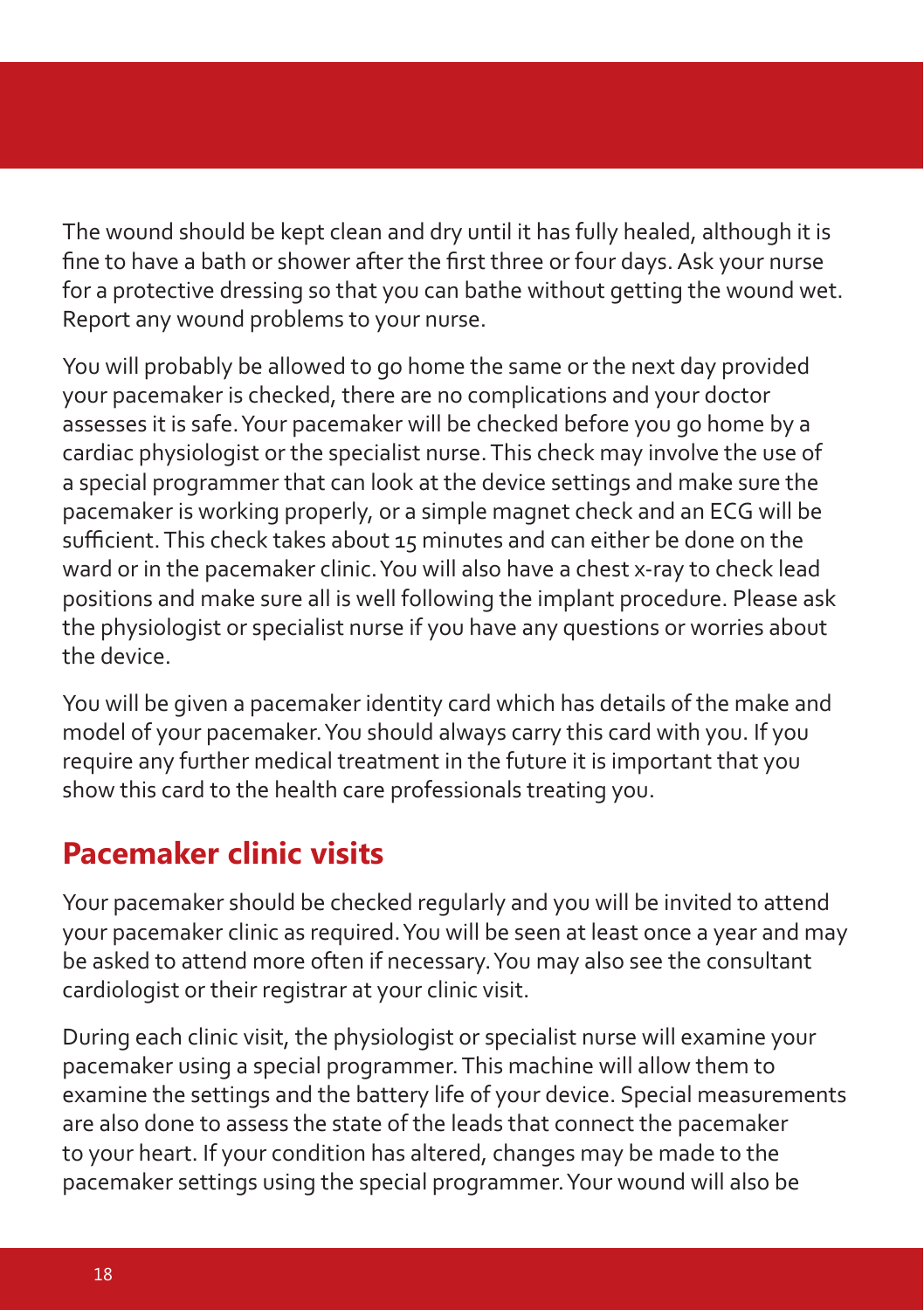checked and you may have other tests done. Please also take this opportunity to ask any questions or let the medical team know if you have any problems or worries.

Most people can now have their pacemaker checks done remotely over the internet via their own home transmitter, meaning not everyone has to have regular clinic appointments. The pacemaker activity and your heart rhythm are then analysed by the clinic in exactly the same manner as when you physically attend the clinic.

# **Changing the pacemaker**

Normally a pacemaker battery lasts between six and thirteen years. Your battery will be checked at every visit to the pacemaker clinic and staff at the clinic will be able to predict when you need a new pacemaker box and arrange for you to be admitted at a convenient time for you. Don't worry, it will not be allowed to completely run down. You will need to be admitted to hospital and the procedure is similar to having your first pacemaker fitted, but it will not usually involve having new leads.

## **Is there any equipment that could affect my pacemaker?**

Electromagnetic interference will not damage your pacemaker but may temporarily interfere with its settings whilst you are in contact with it. Most mechanical and electrical devices that you use in your normal daily activities will not affect your pacemaker. Household equipment such as ordinary radios, fridges, cookers, remote controls, televisions, electric razors, computers and microwaves etc. will not affect your pacemaker, as long as they are in good working order. If you buy an electrical appliance, you may find that the instructions state 'do not use if you have a pacemaker'. This statement is normally put in to cover the manufacturers and often is not necessarily applicable. It is best to check with your pacemaker clinic for advice. If you feel dizzy or experience palpitations whilst using an electrical appliance, you should move away from the appliance and phone the physiologist, specialist nurse or doctor at the pacemaker clinic for advice.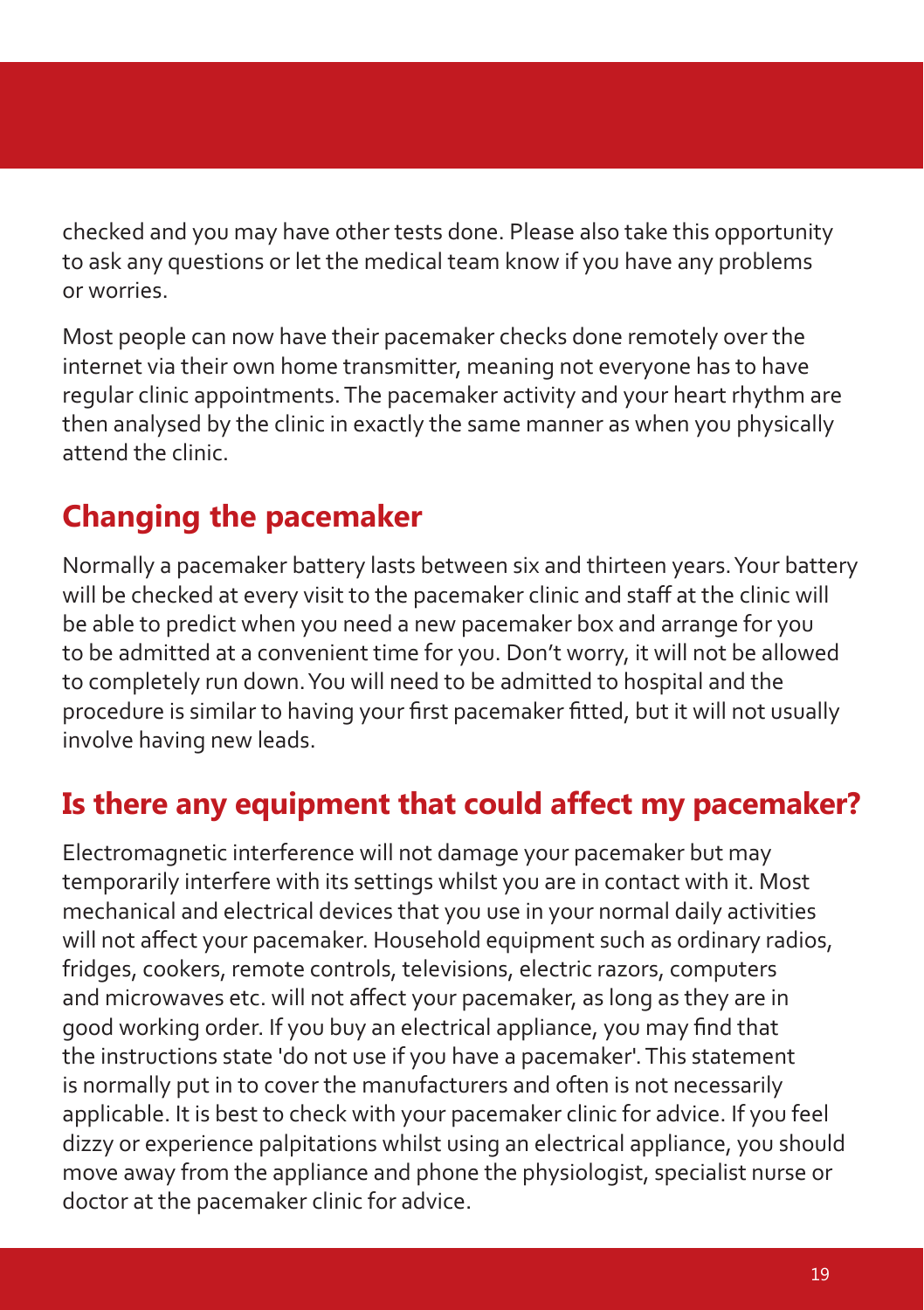#### **Magnets**

Do not carry magnets or place a magnet over your chest. Avoid carrying stereo or hi-fi speakers as they contain strong magnets that can interfere with your pacemaker.

#### **Shop doorway security systems**

It is advised that you walk through shop doorway security systems at a normal pace and not to wait around in this area.

#### **Travel**

You can safely travel abroad with your pacemaker, but you are advised to show the security staff your pacemaker identification card. Walk through the metal detector archway if asked to do so, but the metal casing of the device may set off the airport security alarm. The detector will not cause any harm to your pacemaker provided you walk briskly through the arch.

#### **Medical equipment and other hospital treatments**

Most equipment used by your hospital or GP surgery will not cause any problems to your pacemaker. However, it is advised that you let medical and dental staff know that you have a pacemaker. Please take your ID card with you whenever you go to hospital. It may also be useful to contact your implanting centre for advice before you go into hospital for any investigations or operations that are not associated with your pacemaker.

It is safe for you to have x-rays, CT scans and mammograms. You should avoid magnetic resonance imaging (MRI) machines. Some pacemakers are MRI conditional which means they have been demonstrated to pose no known hazards in a specified MRI environment with specified conditions of use. If you have any concerns, please speak to your pacemaker clinic. Some electrical nerve and muscle stimulators (TENS units) may cause interference with pacemakers but this depends on where they are being applied, and, if any of these treatments are suggested to you then your pacemaker clinic should be contacted for advice.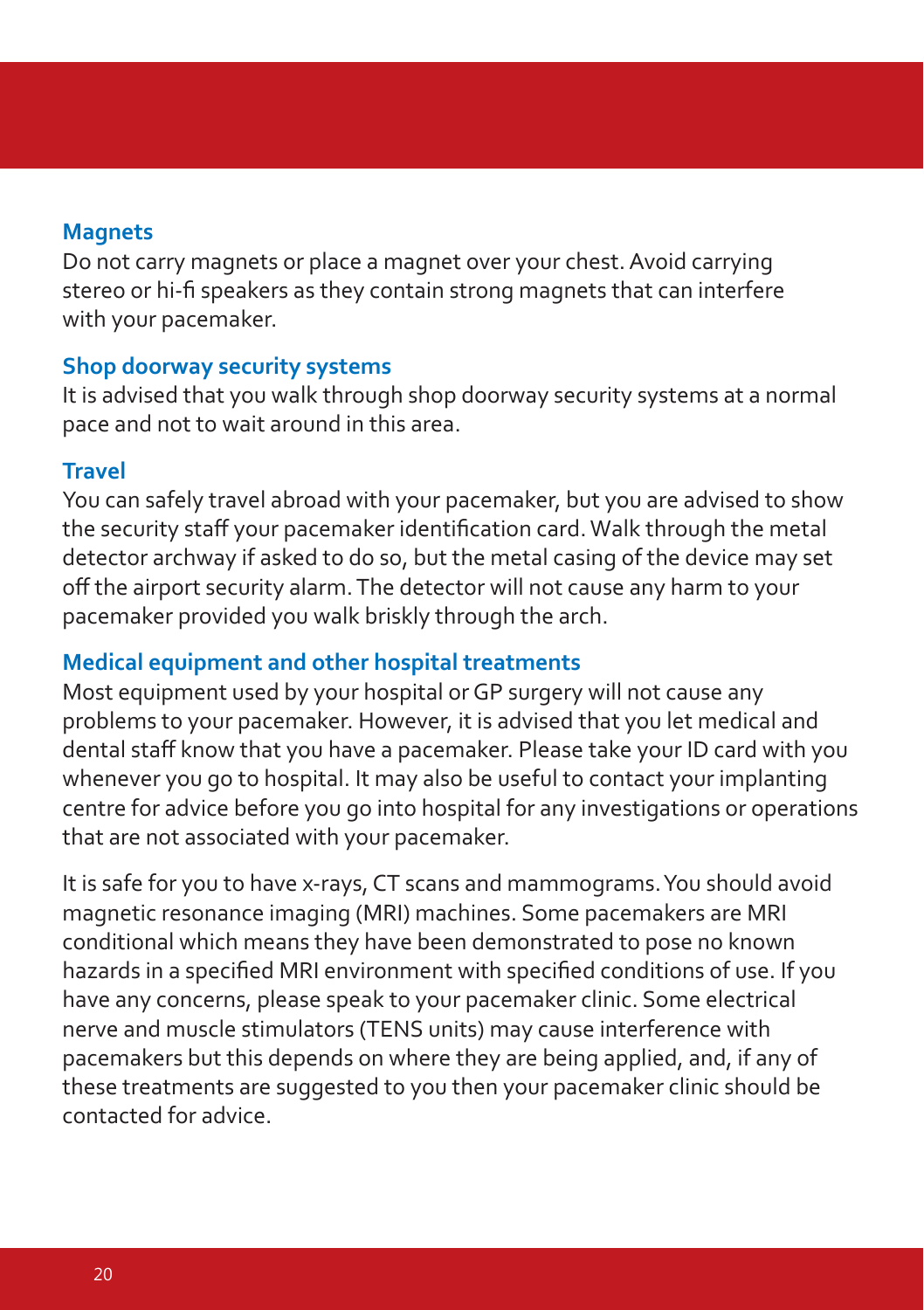# **Remote Monitoring**

## **What is remote monitoring?**

The term remote monitoring means exactly what it implies: monitoring your heart and implanted device while you are at home, and 'remote' from the care team at your hospital. Remote monitoring of pacemakers, ICDs and ILRs use a special transmitter. Using an integrated aerial, the implant automatically sends medical and technical information from your heart, to your doctor, arrhythmia nurse and the cardiac physiologists who are treating you, usually via your remote monitoring device which may be connected through a mobile phone or internet link. This allows your heart rhythm specialists to monitor your condition based on accurate, up-to-date clinical information at any time – not just when you are at the hospital.



Remote monitoring will not replace the first visit after the device is implanted, which is important to check that the wound is well-healed, and you may still need to attend the clinic on an annual or 18-monthly basis as certain tests or any change of the settings cannot be carried out remotely. However, if all is well, and no problems are detected, it may take over the routine checks on your device, which relieves you from having to visit the hospital.

## **How does remote monitoring work?**

Information will be sent from your device via whatever transmission system you are linked to by arrangement with your implanting centre. This is usually on a three-monthly basis but can also be done more or less frequently. The information received at the centre will allow them to look at any changes that may have occurred in your heart rhythm or with the battery and the lead status. In order to send the signals from your ICD or pacemaker, you will need a special transmitting device. This may look like a large mobile phone or may be a box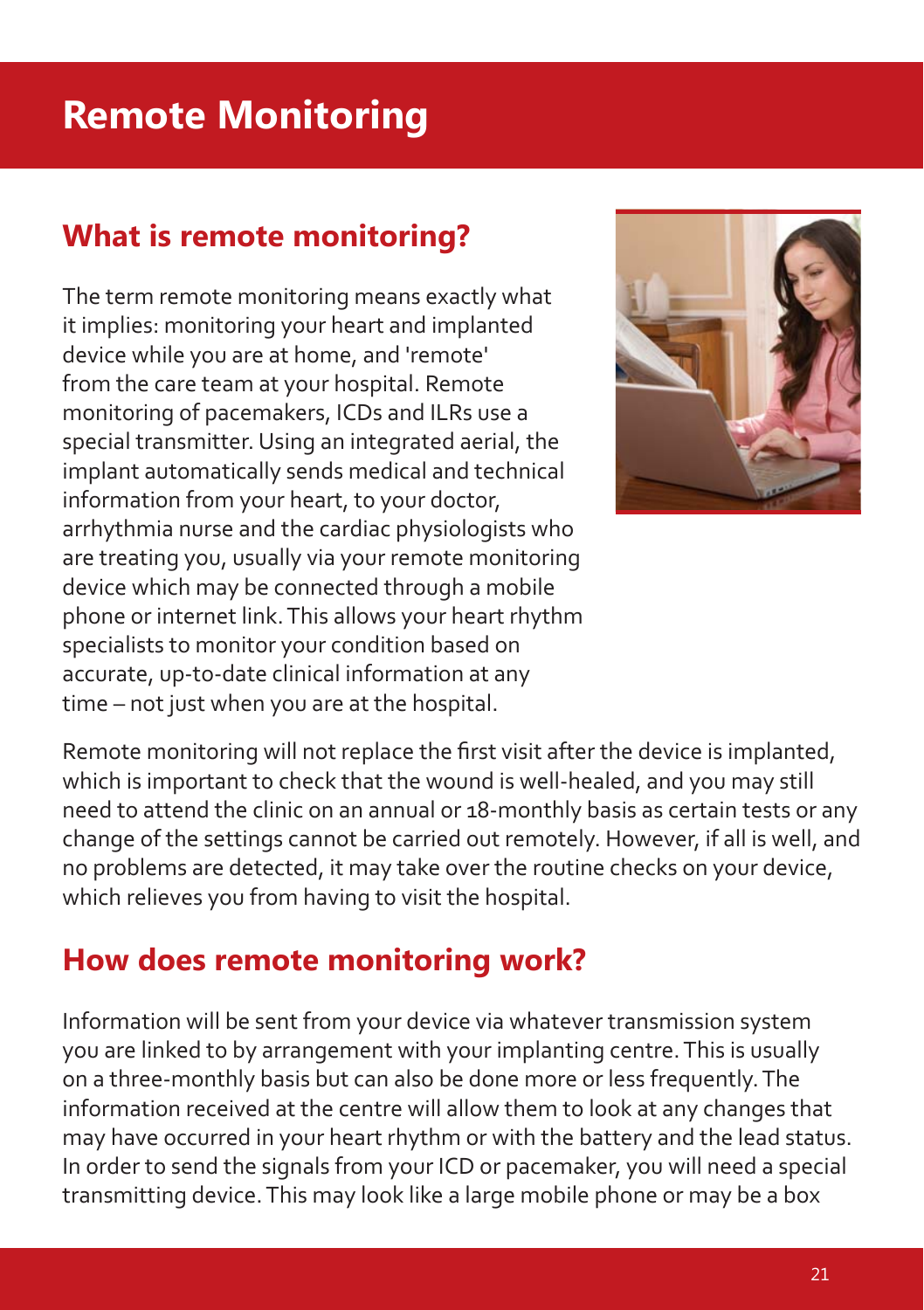which you will need to plug into your telephone line. However, most monitors now use mobile networks without a landline plugged in.

The type of transmitter you receive will depend on which company made your implantable device. Your implanting centre will provide you with full details of how to send transmissions and also a helpline number to call if you experience problems. The transmitter works similarly to a mobile phone and automatically forwards the data to a computerised server. The data is coded during transmission in order to maintain confidentiality. The pacing/ICD clinic staff are then able to view and evaluate the data on a special, secure internet site.



Pacemaker/ICD

## **Can remote monitoring be used with any ICD or pacemaker?**

Pacemakers and ICDs are very complex medical devices and are subject to continual evaluation and improvement. Unfortunately, at the time of writing, not all devices have the option of remote monitoring. Most ICDs that are currently being used are compatible with remote monitoring, but it is still not available for most pacemakers. This may change in the future.

Many centres are currently evaluating the possibility of using remote technology in pacemakers, but not all devices have this option. If you have an ICD or Pacemaker that was implanted some years ago, then it is unlikely that you will be able to have a remote monitor.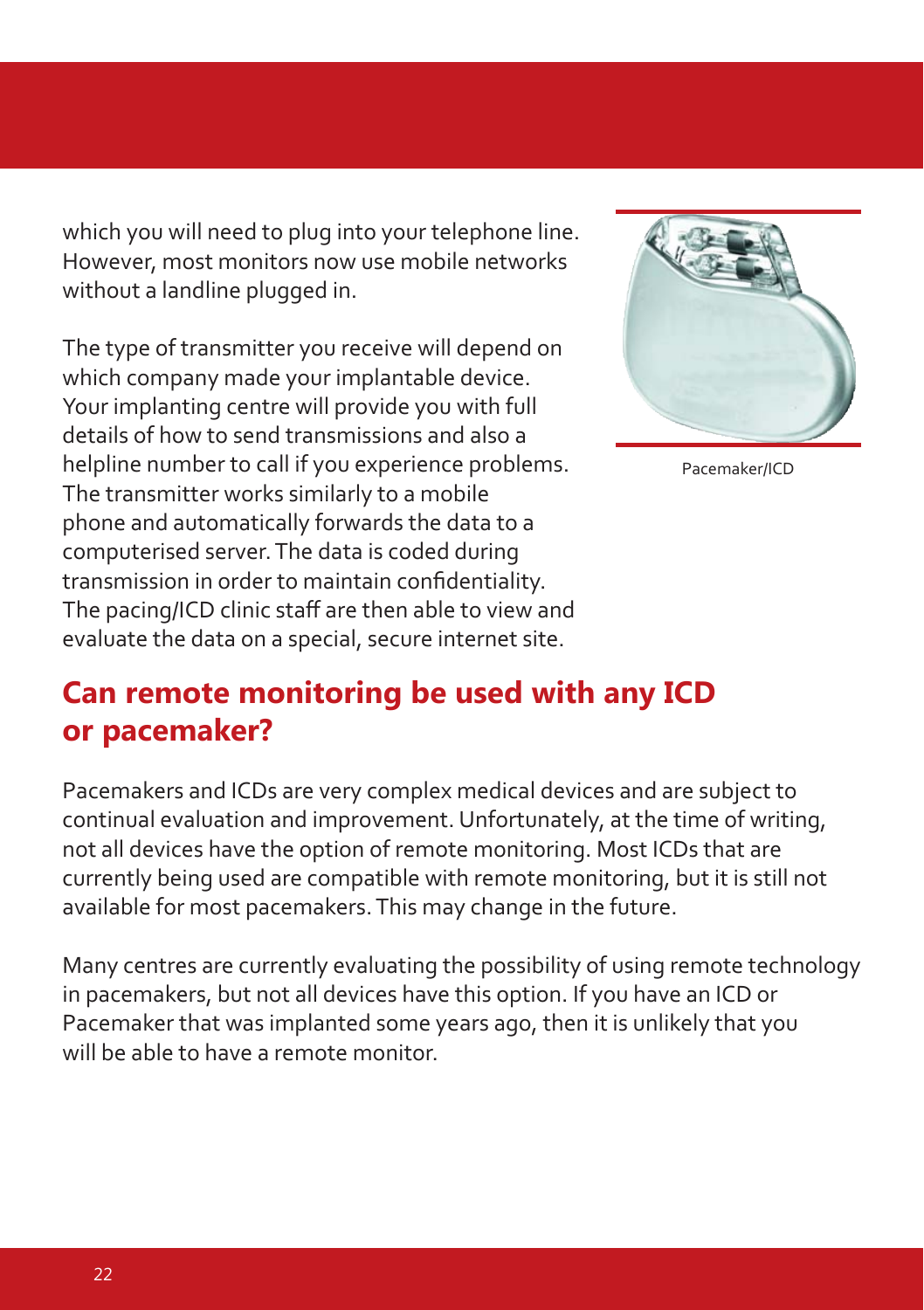# **The benefits of remote monitoring**

By using remote monitoring technology, your doctor, arrhythmia nurse and physiologist can be kept up-to-date about changes in your heart rhythm or with the leads attached to your device. This enables them to schedule your hospital appointments or your remote follow-up appointments according to your personal needs. Should you need to contact your follow up clinic because you are experiencing symptoms that cause you concern, they can evaluate your heart remotely and decide what course of action, if any, to take.

#### **Travelling and remote monitoring**

You should contact your follow-up clinic if you are travelling abroad, as some of the remote monitoring systems use different telephone networks and so may not function in some countries. You may also choose not to take your remote monitor on holiday with you.

#### **Physical activity**

The likelihood of arrhythmia during exercise is very small, but when it occurs it is usually due to an abnormality of heart function, and not the presence of an implantable cardioverter defibrillator (ICD). This is especially true if you have suffered considerable damage to your heart as a result of a heart attack (myocardial infarction) or have a heart muscle disease (cardiomyopathy).

The likelihood of arrhythmia is no greater during moderate intensity aerobic exercise than during resting but there are certain types of exercise that increase the risk of arrhythmias. lf you exercise hard from rest, without a warm-up, and immediately cease exercise, without a cool down or active recovery period, you increase the likelihood of arrhythmia.

ln cardiac rehabilitation exercise programmes, where a warm-up and cool down are the norm, arrhythmia rarely occurs.

Following your initial recovery, normally about four to six weeks, it is recommended that you try to increase your level of activity if possible. You may be offered cardiac rehabilitation or exercise testing to restore your confidence and get you back to normal.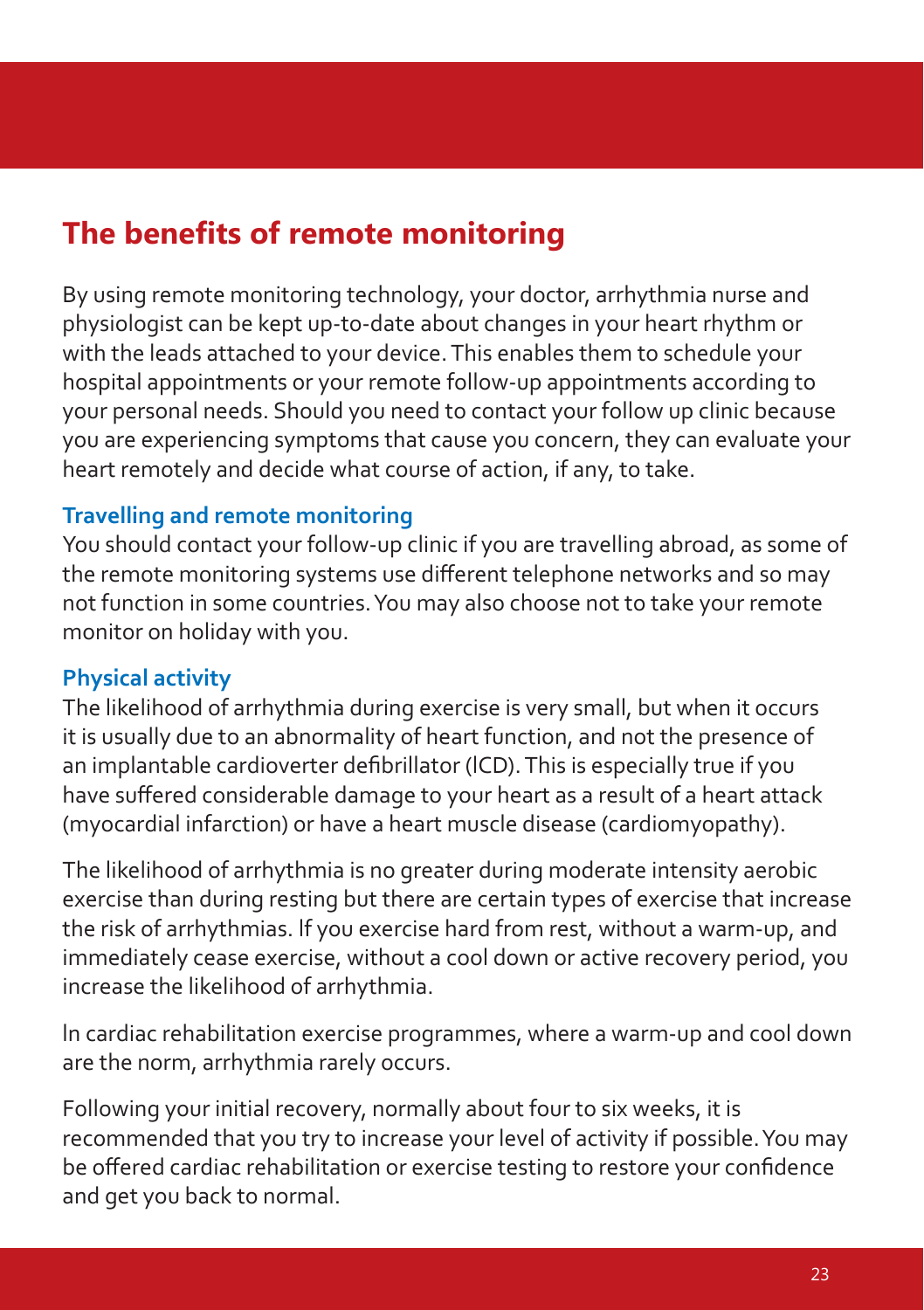# **How might exercise affect my ICD?**

Your lCD detects abnormal heart rhythms in a number of ways, one of which relates to the speed of the heart during the arrhythmia.

Most arrhythmias treated with ICDs will be significantly faster than your normal heart rate would reach, even with strenuous exercise. Occasionally, however, the lCD needs to be programmed to recognise abnormal heart rates that are close to those that can be achieved with exercise. For this reason, it is worthwhile checking how your lCD is programmed before undertaking anything other than recreational exercise or exercise to lose weight; your cardiologist, arrhythmia nurse or cardiac physiologist can advise you about how high you can safely raise your heart rate.

lf you are concerned about your safe exercise level, you should ask your cardiologist, arrhythmia/lCD nurse, or cardiac physiologist whether an exercise test would be a helpful way to gain reassurance. When you have an exercise test, your lCD should be disabled during the test. This is to avoid inappropriate shock treatment. lf you are concerned, you may also be referred to an exercise specialist within the cardiac rehabilitation team. lf you would like to know how your lCD has been set up, your cardiac physiologist/nurse can give you this information.

You should be careful of any contact sports. Although the lCD itself is very tough, bruising or breaking the skin over the site where the device is implanted may lead to infection, which can then become very troublesome to treat and resolve. You should also recognise that you are unlikely to be able to obtain insurance for winter sports such as skiing or, indeed any other 'extreme' sports where the effects of a shock may put you or others at risk. This may be possible in some special cases particularly in those patients who have had an ICD implanted for 'just in case' reasons.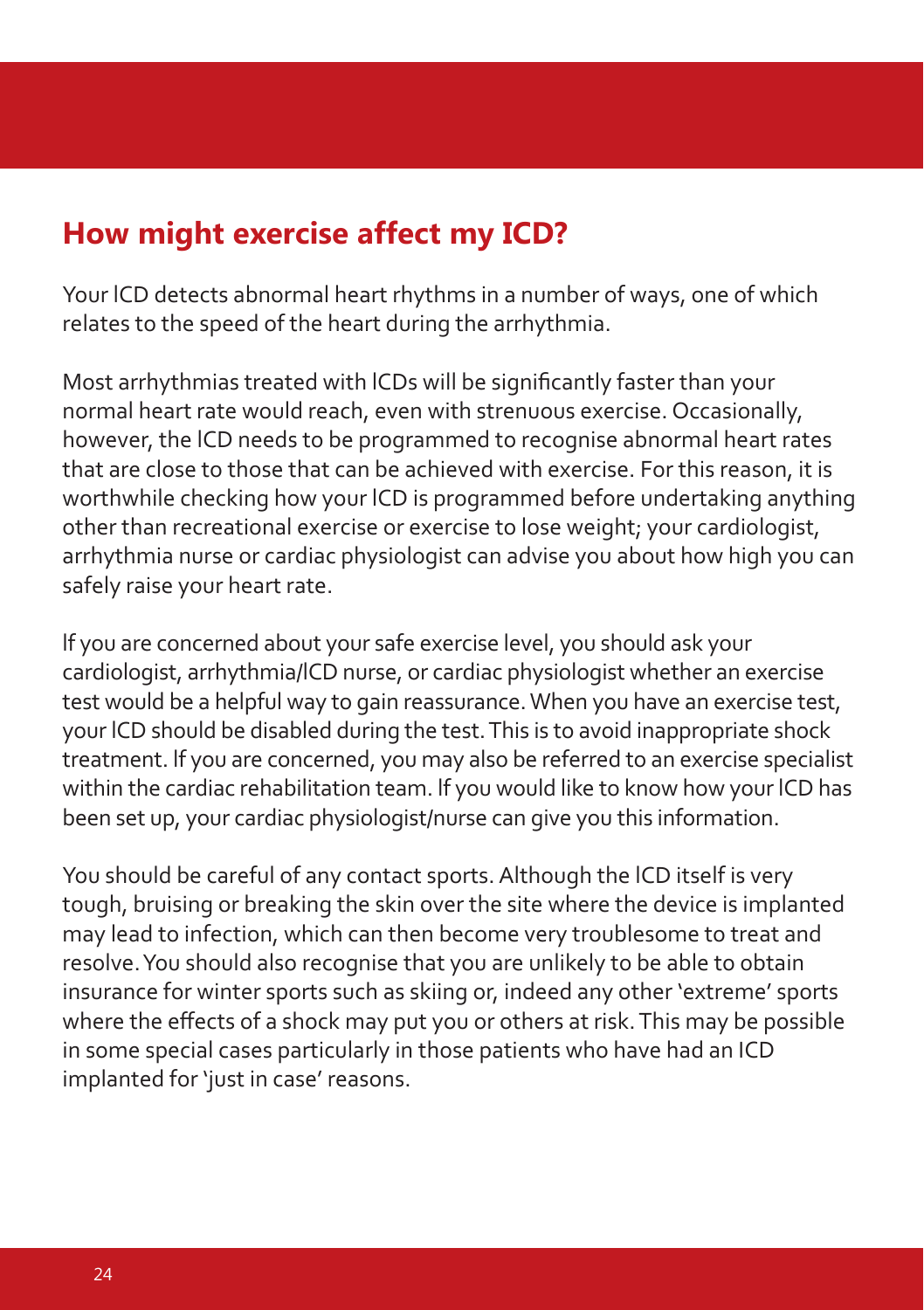Swimming can be undertaken once your implant wound has healed fully. We suggest you do not swim alone in a private pool. Some lCDs are implanted for arrhythmias which may be triggered specifically by swimming (some Long QT) Syndromes - check with your cardiologist) but snorkelling is not recommended and SCUBA diving should not be undertaken.

Water sports generally should be under taken only if you are accompanied at all times by at least one other person who is able to get you out of the water in case your lCD goes off . You will not be able to take part in any form of competitive motor sport, as you will not be eligible for an appropriate licence. You should also avoid any sport (or indeed any situation) where you might be exposed to strong magnetic or electrical fields, or a powerful radio source (radio-controlled planes, cars, boats, etc. may be a problem - please check with your local implant centre).

# **What exercise can I do?**

Research has shown that physical activity and exercise are beneficial for people fitted with an ICD. Aerobic and skilled flowing movement, muscular endurance and flexibility should dominate the exercise and physical activity sessions. Such activities are very well tolerated, effective and lead to optimal carry-over into your daily life. The most favourable fitness improvements occur with a moderate intensity performed frequently.

Physical activity and exercise should be progressed slowly and should use one of the standard approaches of monitoring, e.g. heart rate or perceived effort. An exercise intensity of between 60-75% target heart rate (220 minus age) is sufficient to bring about significant health benefits and improve fitness and endurance. lf you are taking beta-blocker medication, you may not be able to reach these heart rate levels. Instead, you should look to increase your exercise heart rate by 30 to 40 beats above your resting heart rate.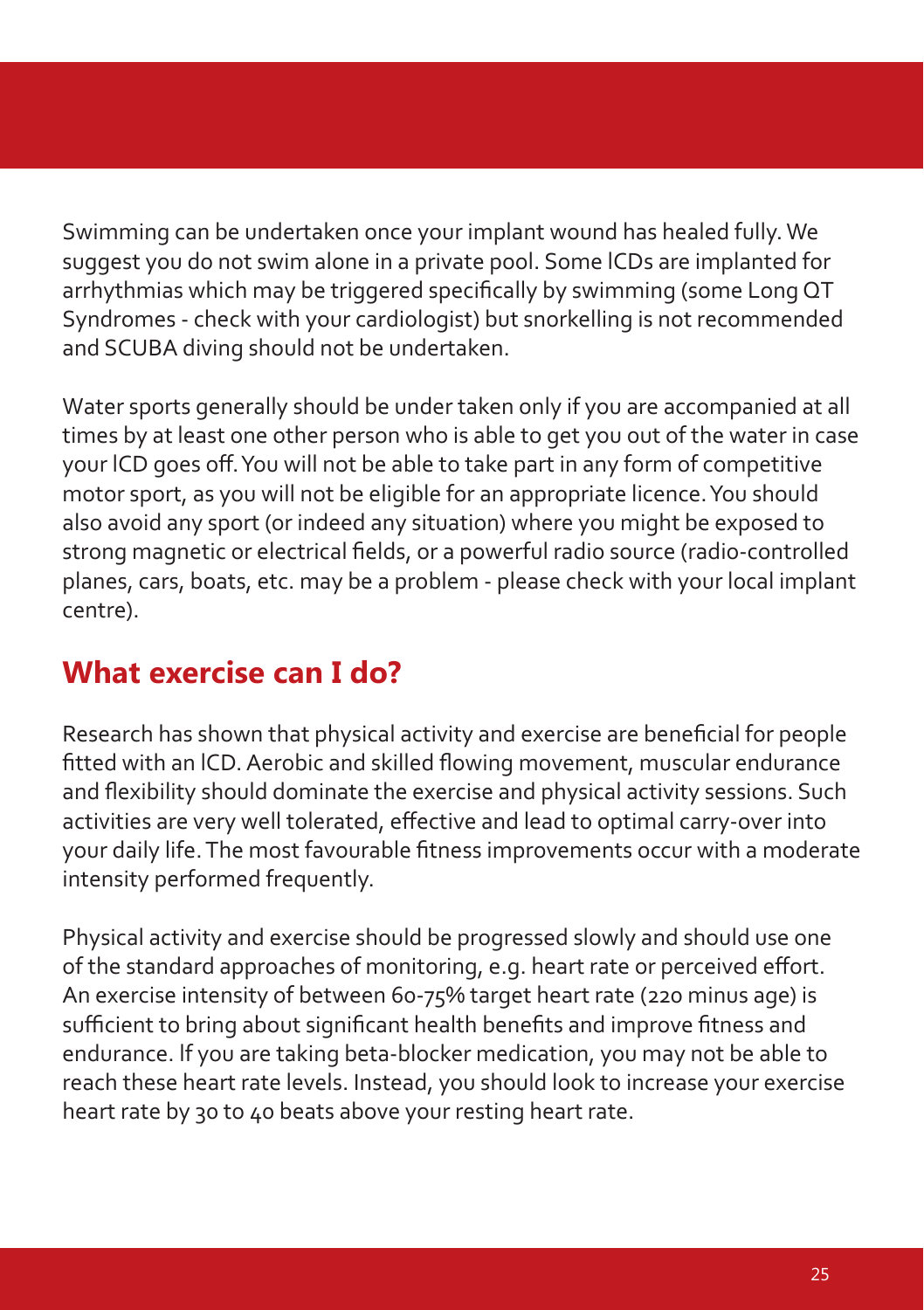The key is to avoid becoming too breathless during exercise, as this will sap your strength and overload your cardiovascular system.

All exercise sessions should start with a warmup and finish with a cool-down period, both of which should last for ten minutes, so that the cardiovascular system has time to adjust to the alteration in demand. The sequence of exercise should vary from arm work to trunk and legwork, with flexibility and co-ordination exercises following the more strenuous exercises.

The main part of the training programme should consist of graded aerobic circuit training exercises lasting 25 to 30 minutes and incorporating multijointed movements with part body weight and moderate resistance.



Static exercise where you are holding tight, or resisting strongly, and 'holding your breath' should be avoided as this type of exercise has no health benefit and is dangerous. The key is to emphasise the skill of the activity, be it aerobic exercise or strength and with practice the task will become easier.

In general, most exercises should be performed standing, with horizontal (lying down) and seated arm exercises kept to a minimum. Seated arm exercise with weights leads to excessive cardiac demand and an increased likelihood of arrhythmia. If seated exercise is to be performed, then the intensity of exercise should be low and the emphasis placed on muscular endurance (lots of repetitions without feeling unduly fatigued).

Gentle leg exercises (for example, alternate heel lifts) reduce the load on the heart during combined (seated) arm work. A note of caution is required for those few patients who are at risk of ICD lead problems. This situation is often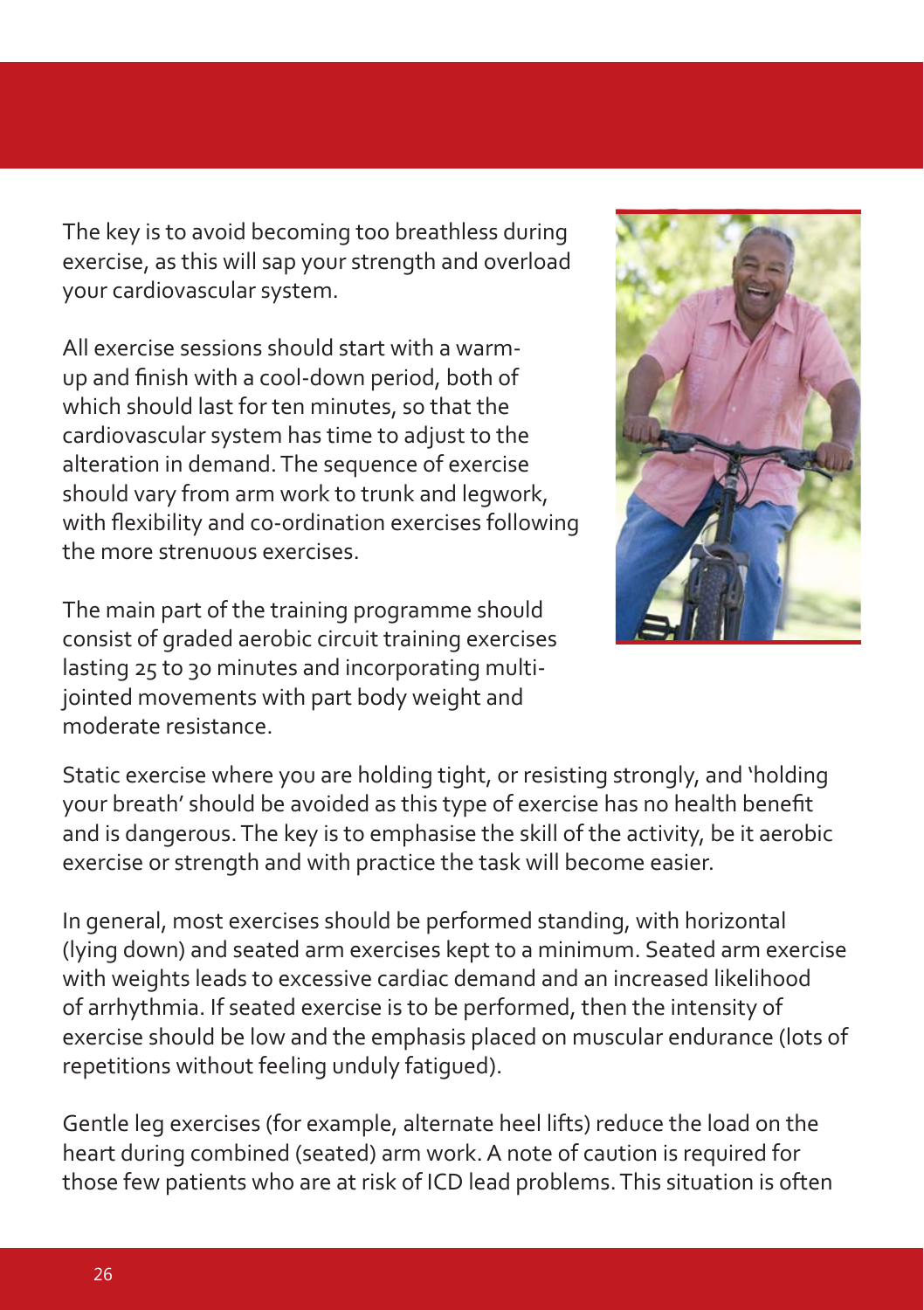known about immediately post-operatively and your ICD implant team will have informed you about it.

Continuous physical activity of 30 minutes or more is considered most effective, although multiple activity sessions of ten to fifteen minutes, duration, on the same day, have also demonstrated significant health improvement.

## **Other useful information**

#### **DIY**

You can safely use equipment such as electric drills as long as they are in good working order, although you should keep them away from your ICD site.

#### **Electronic ignition systems**

Avoid leaning over the alternator in a car whilst the engine is running, otherwise it is generally safe to work as a mechanic.

#### **Medical equipment and other hospital treatments**

Most equipment used by your hospital or GP surgery will not cause any problems to your ICD. However, it is advised that you let medical and dental staff know that you have an ICD, as technical support may be required before some treatments. Please take your ID card with you whenever you go to hospital.

It may also be useful to contact your implanting centre for advice before you go into hospital for any investigations or operations that are not associated with your ICD. However, you should seek advice from your ICD clinic before undergoing an MRI scan as not all devices are MRI safe. It is safe for you to have x-rays, CT scans and mammograms. Some electrical nerve and muscle stimulators (TENS units) may cause interference with ICDs but this depends on where they are being applied and, if this form of treatment is suggested to you, then your ICD clinic should be contacted for advice.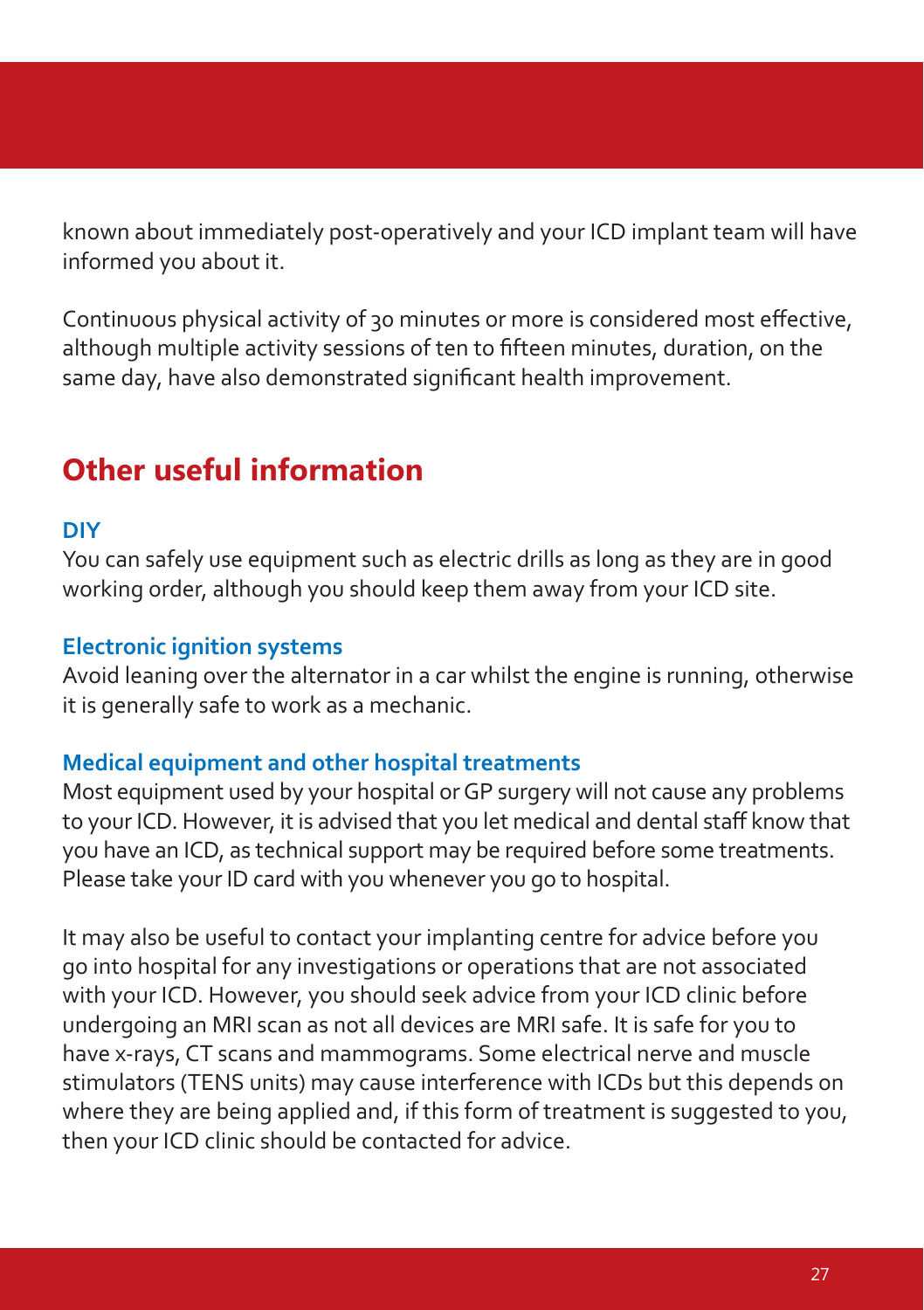#### **Operations**

If you require an operation, you must tell your surgeon and anaesthetist that you have an ICD. It may be necessary to temporarily switch off (deactivate) the shocks on your ICD for the duration of the operation. This can be done through a programmer, but equally can be done using a magnet taped over your ICD. This will prevent unnecessary shocks being given during operations, especially when diathermy cautery is used as this can be sensed by the ICD.

#### **Travel**

You can safely travel abroad with your ICD, but you are advised to show the security staff your identification card and ask to be searched by hand. This is because the hand-held wands can temporarily interfere with your ICD.

Only walk through the metal detector archway if asked to do so, but the metal casing of the device may set off the airport security alarm. The detector will not cause any harm to your ICD provided you walk briskly through the arch. You will need to make sure that your travel insurance company is aware that you have an ICD.

Some insurance companies require written confirmation from your cardiologist that you are fit to travel. Travel companies may also try to increase your insurance premiums and it is suggested that you shop around if this happens. Many ICD clinics carry a list of ICD friendly insurance companies.

If you wish, you may be given addresses of ICD clinics in the area that you are visiting. Please contact the ICD clinic at least six weeks before you intend to travel or check the manufacturer's website for information. Please be aware that your doctor may advise against you visiting very isolated destinations.

#### **Arc welding**

This should be avoided.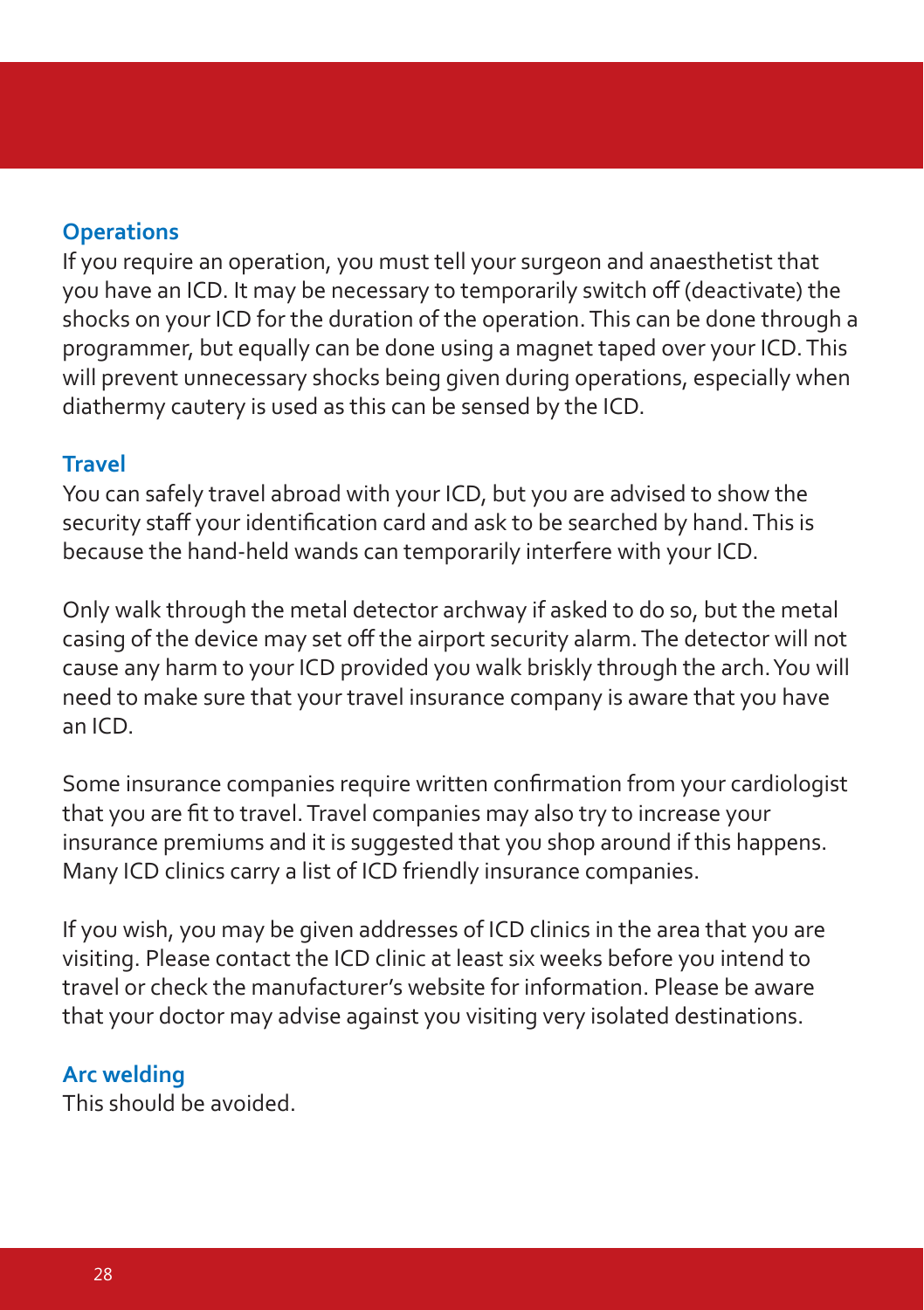#### **Mobile phones/portable music players**

Some studies have shown that mobile phones and portable music players can affect the ICD if held within six inches of the device. It is therefore recommended that you do not keep them in a coat or shirt pocket over the ICD. Keep the handset more than six inches away from the ICD; ideally hold your phone over the ear on the opposite side to the device.

#### **Planning to deactivate ICD shocks**

People with heart problems, who have received an ICD may later be diagnosed with progressive heart disease or other life-limiting illness. It may well come to a stage where cardiopulmonary resuscitation is unlikely to be helpful or is no longer wanted by the individual. In this situation, it is often appropriate to deactivate ICD shocks. This is to avoid the situation where a person who is dying for another reason receives shocks which are unpleasant, but will not save their life. This can be distressing for the person involved but also for their family and loved ones.

As more and more people in the world have an ICD fitted, we have to be more aware of planning for the end of life. These conversations can be difficult and emotional but it is important to discuss these issues early. Ideally, these discussions should take place while the individual is still able to make their own decisions, but in some circumstances the next-of-kin may need to be involved. Switching off shock therapies is straightforward but is not always available out-of-hours. An ICD physician or a physiologist has to reprogram the device.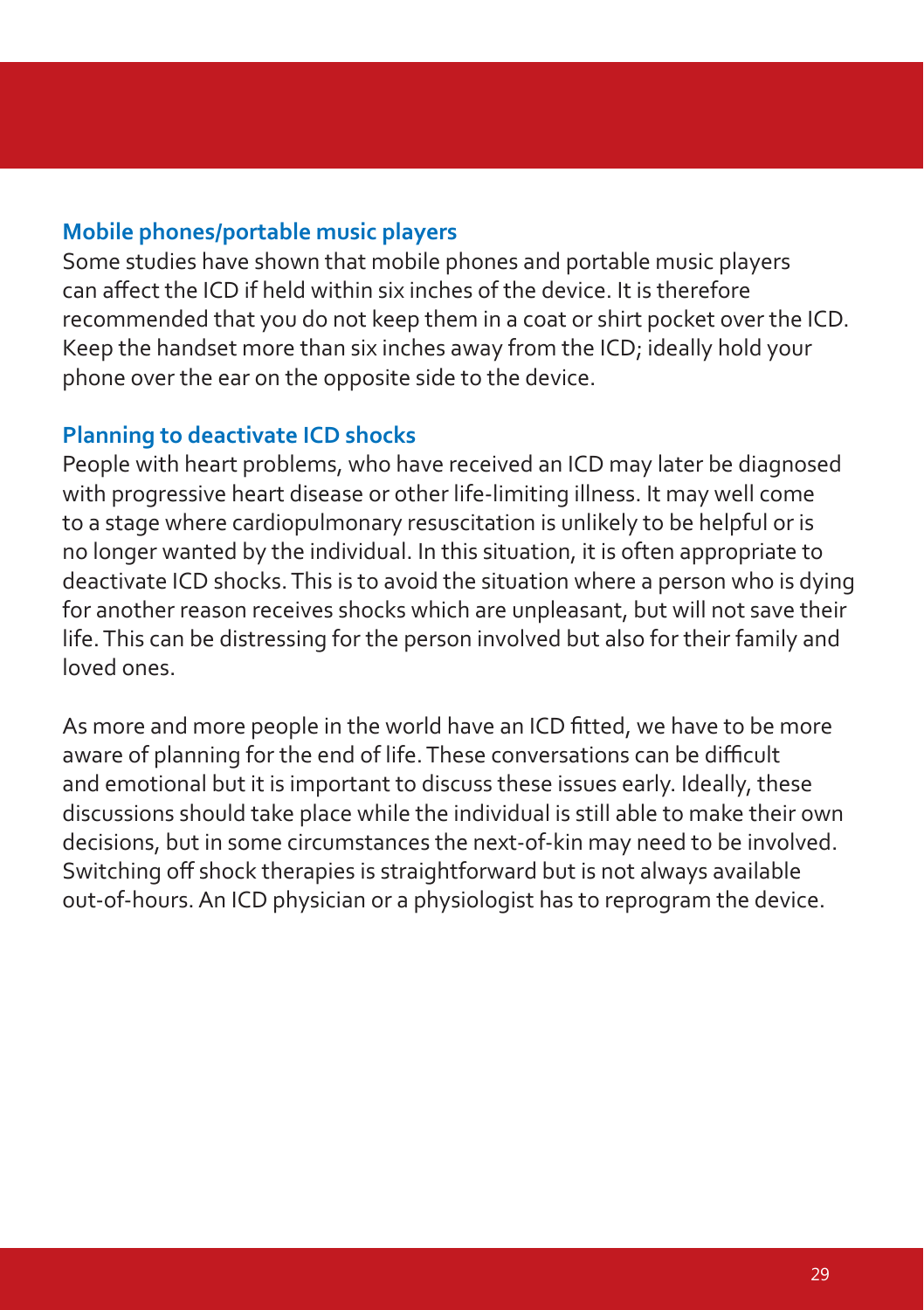The following points are important:

- The device will no longer provide shock therapy in the event of fast abnormal heart rhythms (VT or VF)
- Turning off shocks will not in itself cause death
- Turning off shocks will not be painful, nor will the failure to shock cause pain
- The decision is not irreversible -shocks can be turned back on if the situation changes
- The device will continue to provide pacemaker functioning to prevent slow heart rhythms (these are small impulses that are not painful)
- There will be a plan to ensure healthcare professionals are available to answer questions or concerns that may arise
- A deactivation request form will need to be filled in, with the involvement of the ICD physician
- The palliative care team may be helpful where difficult decisions need to be made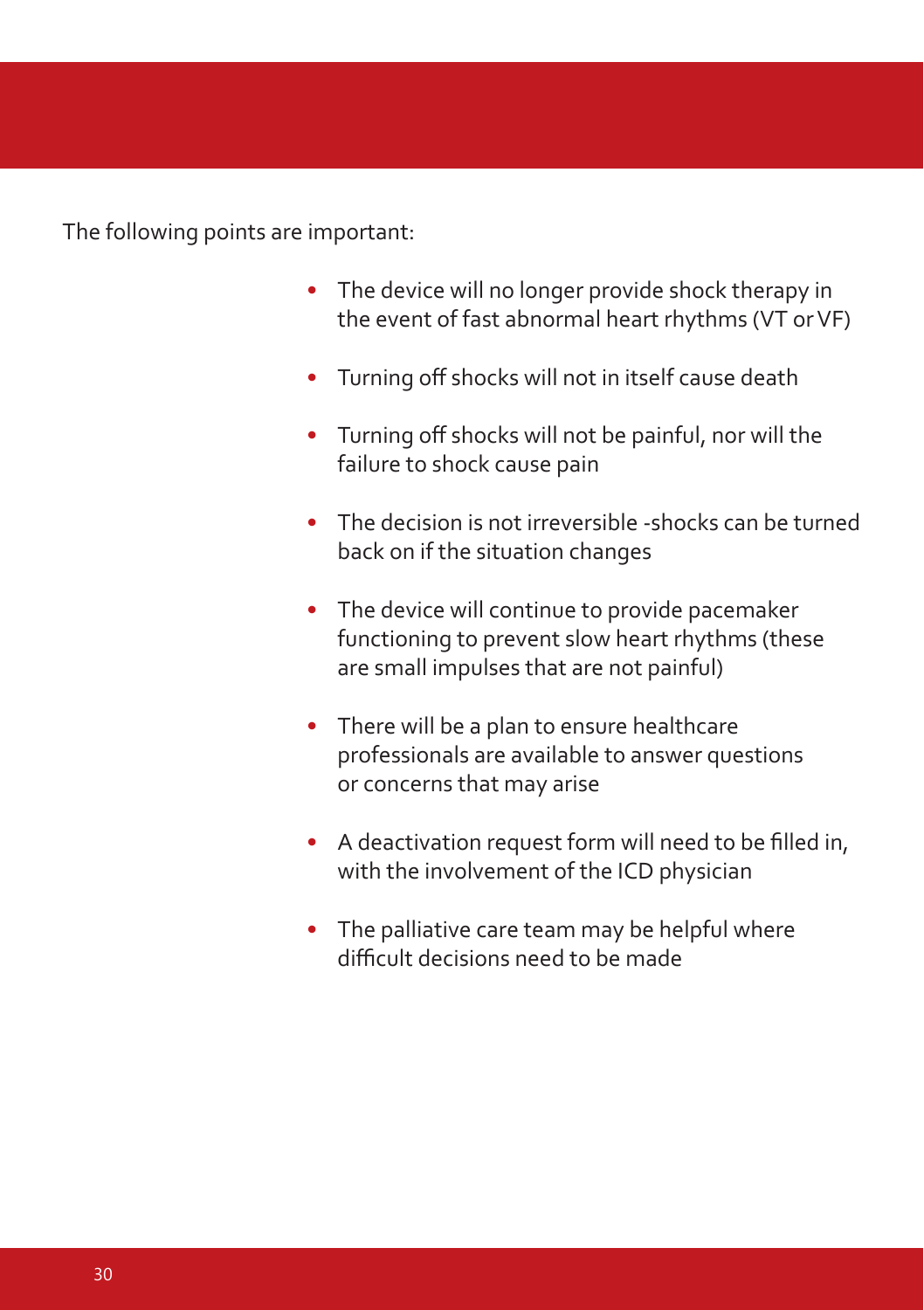#### **ICD patient support**

Many patients who have ICDs implanted do have concerns and anxieties after the implant. These may be about the condition for which it has been implanted or fear of shock treatment from it. Some patients also have anxieties after they have had treatment from the ICD. If you do have concerns about this or any other issues, it is important to raise them with either your consultant or the ICD clinic team. They will be able to put you in touch with other patients in a similar situation or someone that you can discuss this with. You need time to be able to talk about these anxieties, so make sure you raise them when you go to clinic. Many implanting centres now have patient support groups, and if there is not one in your area you may be able to access one in another area.

There is a list of all support groups affiliated to Arrhythmia Alliance on the website: www.heartrhythmalliance.org